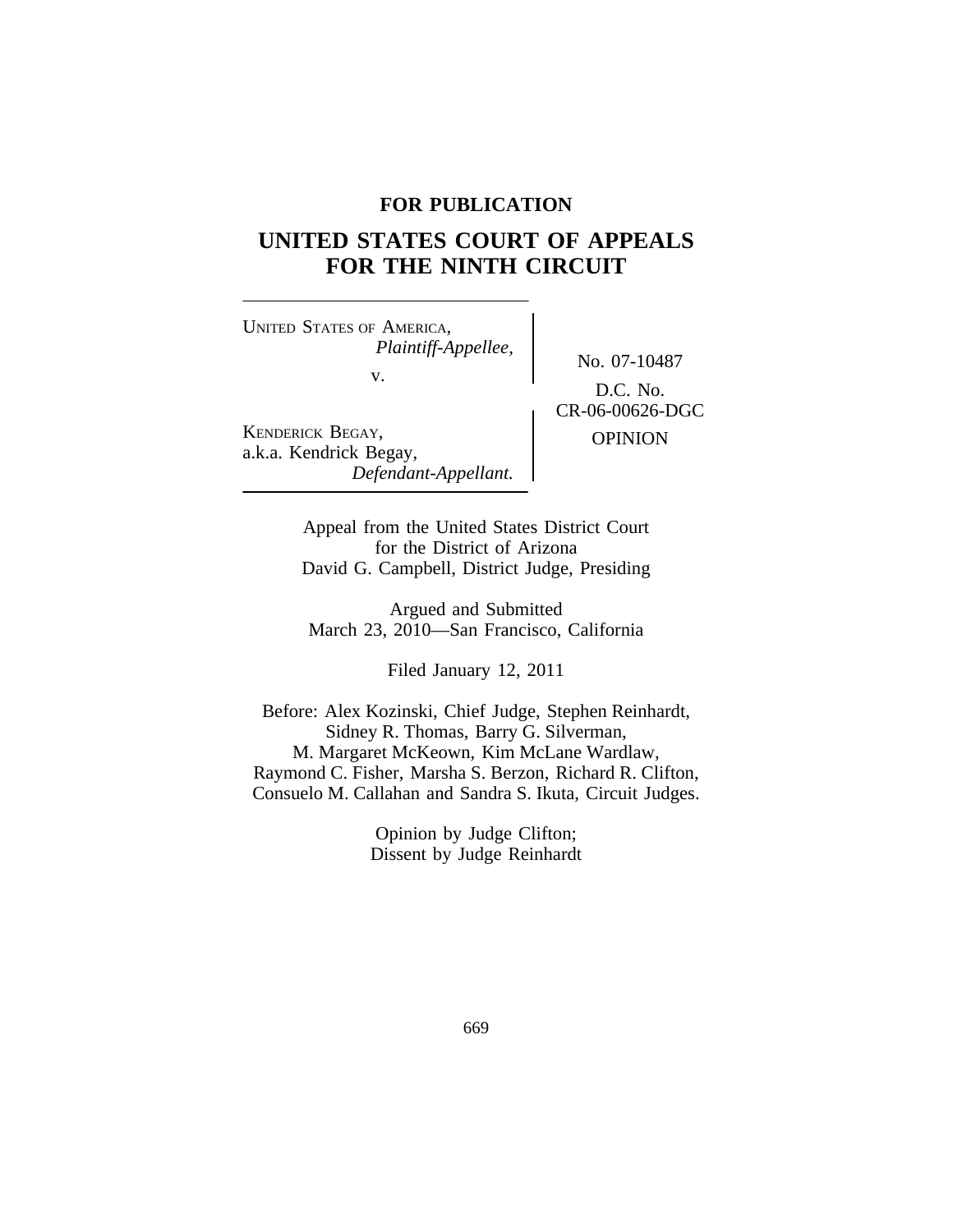# **COUNSEL**

Daniel L. Kaplan, Assistant Federal Public Defender, Phoenix, Arizona, for the appellant.

John R. Lopez, Assistant United States Attorney, Phoenix, Arizona, for the appellee.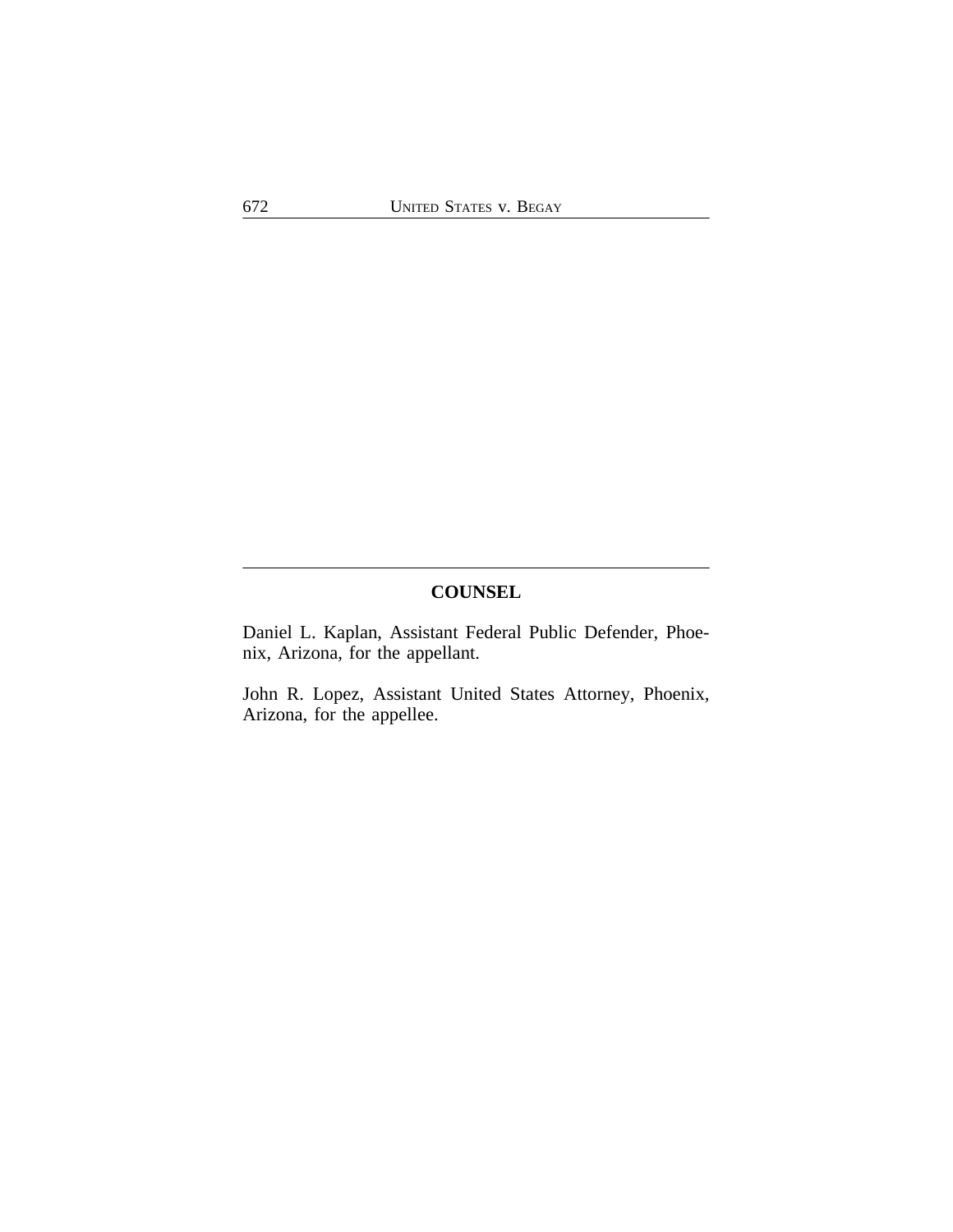#### **OPINION**

CLIFTON, Circuit Judge:

Kenderick Begay appeals his convictions on two counts of first-degree murder in violation of 18 U.S.C. §§ 1111(a) and 1153(a), and two counts of using a firearm during a crime of violence in violation of 18 U.S.C.  $\S 924(c)(1)(A)$ . Begay's principal argument on appeal is that the evidence introduced at trial, even when taken in the light most favorable to the prosecution, fails to establish that he acted with premeditation and thus fails to support his convictions for first-degree murder. We conclude that there was sufficient evidence to establish premeditation and affirm the convictions.

## **I. Background<sup>1</sup>**

In the early morning hours of March 28, 2002, Kenderick Begay**<sup>2</sup>** drove his truck through the Navajo Indian Reservation**<sup>3</sup>** in Greasewood, Arizona, after leaving a gathering at the "windmill," an area in town where the youth partied. His passengers included his sister Mecheryl Begay, Loren Clark, Emmanley Begay, and Jessica Lee. When a car passed them traveling in the opposite direction sometime around 2:00 a.m.

**<sup>3</sup>**Begay was charged under the federal murder statute pursuant to the Indian Major Crimes Act, 18 U.S.C. § 1153, which extends federal criminal jurisdiction to cover specific crimes, including murder, committed by Indians in Indian Country.

**<sup>1</sup>**Most of the background section of this opinion is drawn directly from the opinion of the three-judge panel that initially heard this case. *See United States v. Begay*, 567 F.3d 540 (9th Cir. 2009).

<sup>&</sup>lt;sup>2</sup>The record reflects that "Begay" is a common surname in the Navajo Nation and does not always reflect a familial relation between two individuals bearing that name. In this case, four relevant parties bear the surname Begay: the defendant, his sister Mecheryl, a man named Emmanley, and a man named Larry. The latter two bear no familial relation to the first two or to each other. We refer to the defendant by his surname and to the other Begays by either their first or full names.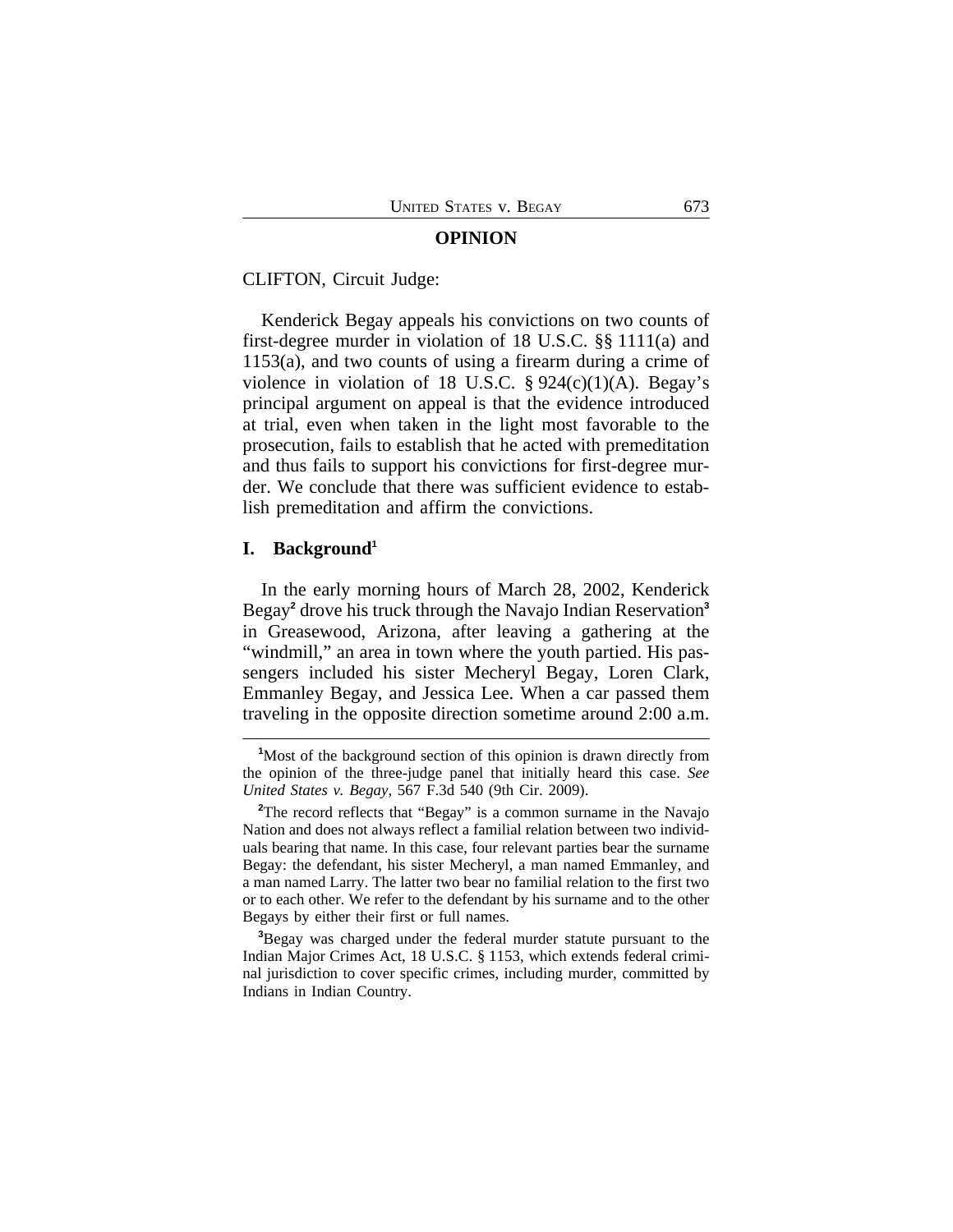or 3:00 a.m., Begay turned his truck around. The other car turned around as well. When the two vehicles passed each other again, Begay flashed the lights of his truck, a signal that resulted in stopping the other car. The two vehicles pulled off the highway and onto a dirt road. Begay got out of his truck and walked to the driver's side of the other car. Two high school students, J.T. and O.C.,<sup>4</sup> were in the car; O.C. was in the driver's seat and J.T. was in the front passenger's seat.

After about a minute of standing by the driver's side of the car, Begay walked back to his truck. He reached under the driver's seat, pulled out a .30 caliber rifle, and walked back to the passenger's side of the car. Begay shot eight or nine times through the passenger-side front window, shattering the glass. Six of the bullets hit J.T., while some of the shots missed, hitting the driver's side door. One of the bullets that struck J.T. passed through him and hit O.C.

After firing the shots, Begay walked back to his truck and put the gun under the back seat. Clark, who had gotten out of the truck prior to the shooting to relieve himself, "just stood there" before asking, "What the hell are you doing?" Begay did not answer. His sister Mecheryl ran up to him making "horrible cries" and yelling at him, screaming, "What did you do?" or "Why did you do that?" Begay told her to be quiet. Clark walked over to the car and saw J.T. gasping for air and O.C. sitting in her seat. Clark again asked Begay why he shot the victims, but Begay did not respond.

Begay, Mecheryl, and Clark got back into the truck and drove away. Lee remained behind. Up until the shooting, she had been in a comatose state in the rear of the truck as a result of having consumed too much alcohol. The gunshots roused her from her stupor, at which point she felt an immediate need to vomit and exited the truck to do so. Lee did not reenter the

**<sup>4</sup>**Because the victims were minors, we refer to them using only their initials. *See* 18 U.S.C. § 3509(d).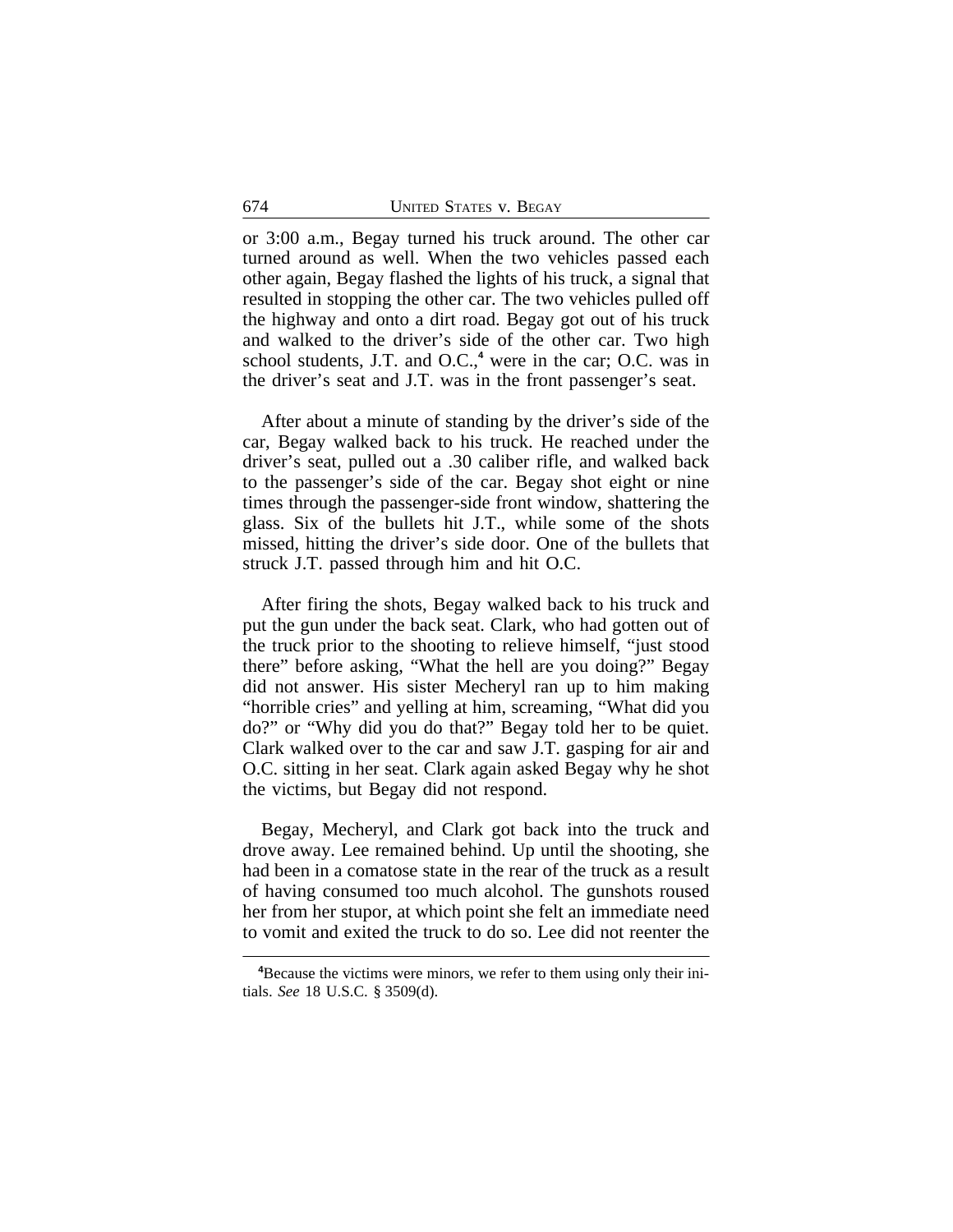| <b>UNITED STATES V. BEGAY</b> |  | 675 |
|-------------------------------|--|-----|
|                               |  |     |

vehicle following the shooting, but instead walked home from the crime scene. As she passed O.C.'s car, she saw O.C. trying to hold J.T. upright and saw that J.T.'s shirt was bloody.

O.C. managed to drive her car to a nearby housing area, where she sought help from Rosita Clark, Loren Clark's mother. By the time O.C. and J.T. arrived, J.T. was already dead. O.C. was transported to a nearby hospital before being transferred to a hospital in Albuquerque, New Mexico, where she died from her wounds three days later.

FBI agents and Navajo investigators began to investigate the crime immediately. They interviewed numerous people, including Begay, who denied being out the night of the murders and stated that he had been with his girlfriend the entire time. Investigators learned from other sources, however, that Begay might have been at the party the victims attended. Approximately two weeks after the murders, investigators located the crime scene, where they found glass on the ground and six .30 caliber shell casings. After this discovery, the agents continued to investigate for several months but failed to make any further progress.

The investigation's first break came six months after the shooting, in the autumn of 2002, when Jessica Lee contacted the FBI about the murders. She eventually told the FBI, and later testified at trial, that she had been present at the party and left with Begay, Mecheryl, Clark, and Emmanley. Lee admitted that alcohol impaired her memory, but stated that she remembered leaving the party with that group, that, after having passed out, she woke up at the sound of gunshots, and that she saw the victims after they had been shot. She also testified that a few days after the murders, she asked Begay what she should tell the police and that he told her to blame the murders on two other men. Lee and Begay never spoke about the murders again.

The next major development in the investigation came four years after the shooting, in May 2006, when the FBI contacted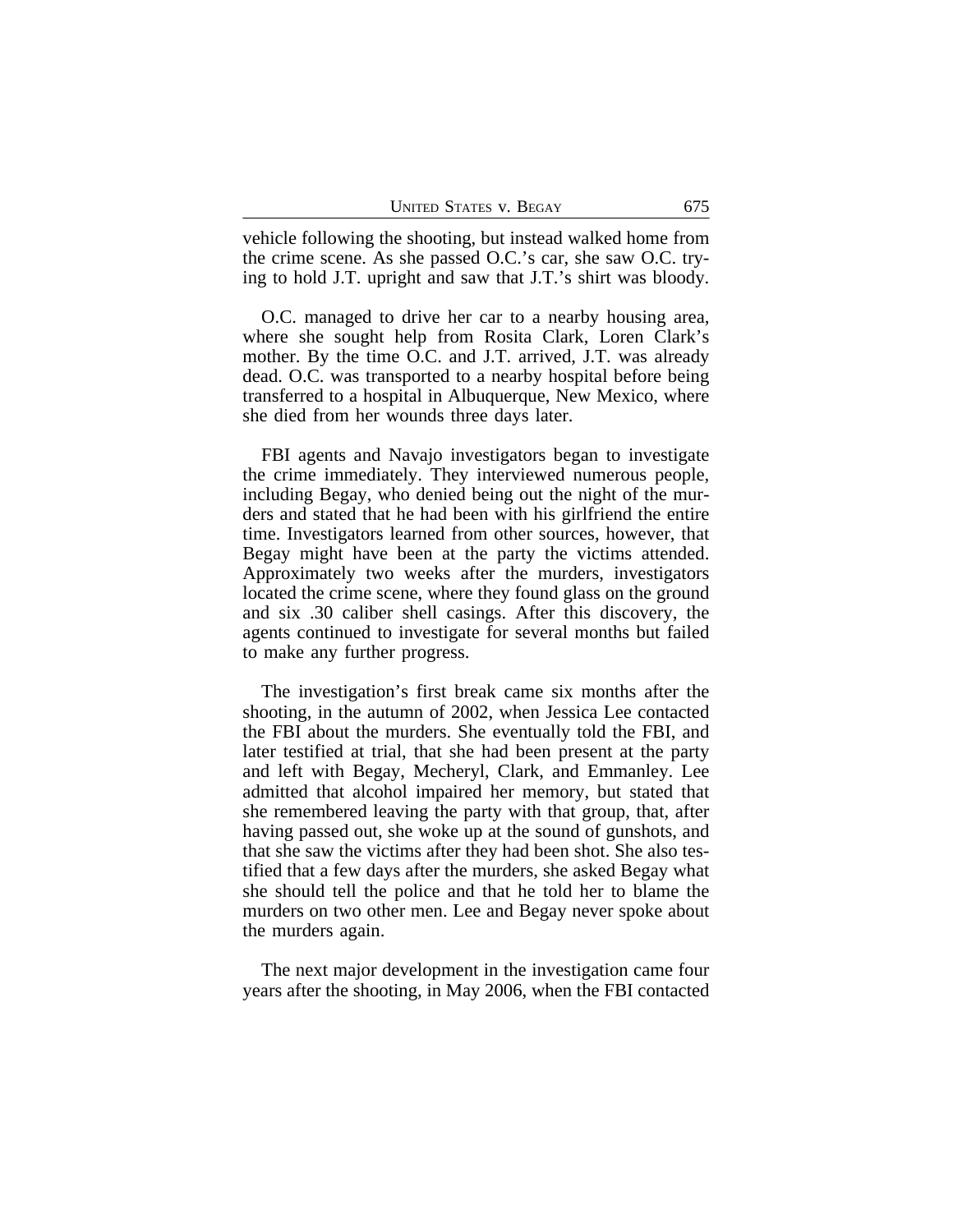Clark. Other than Lee, Clark was the only percipient witness who testified at trial. Moreover, as Lee witnessed only the shooting's aftermath, Clark was the sole witness to testify as to the events leading up to the shooting or the details of the shooting itself.

Clark testified that when the two cars pulled over, he exited Begay's vehicle to relieve himself. Because he was standing at the rear of Begay's truck while Begay was standing alongside the victim's car, he could only see Begay "[f]rom quite a distance." In fact, Clark described Begay as appearing as simply "a black figure" in the night. Clark testified that he saw Begay stand by the car for "just a minute or so" and then come "walking back . . . to his truck." Clark could not see what Begay retrieved from the truck, but saw that he "reached under the driver's side . . . seat," retrieved something, and then returned to the victim's car. At that point, according to Clark, he saw Begay lift the object that he had retrieved from the truck "up on his shoulder and just s[aw]—just s[aw] sparks." Along with the sparks, Clark heard gunshots, which he recognized as coming from a rifle that Begay had used on previous occasions when he and Clark had gone shooting together. When the gunfire ceased, Clark asked Begay why he had shot the victims, but received no explanation. Instead, Begay told him to get back into the truck, which he did. Begay dropped Clark off at his house immediately following the murders and told him to keep quiet. The next morning, Begay told Clark to say nothing to the FBI and "to watch himself." At various times following the murders, Begay told Clark to "watch his back."

A jury convicted Begay on two counts of first-degree murder and two counts of using a firearm during a crime of violence. The district court imposed mandatory concurrent life sentences for each murder conviction as well as consecutive 120-month and 300-month sentences, or a total of thirty-five years, for the firearm convictions.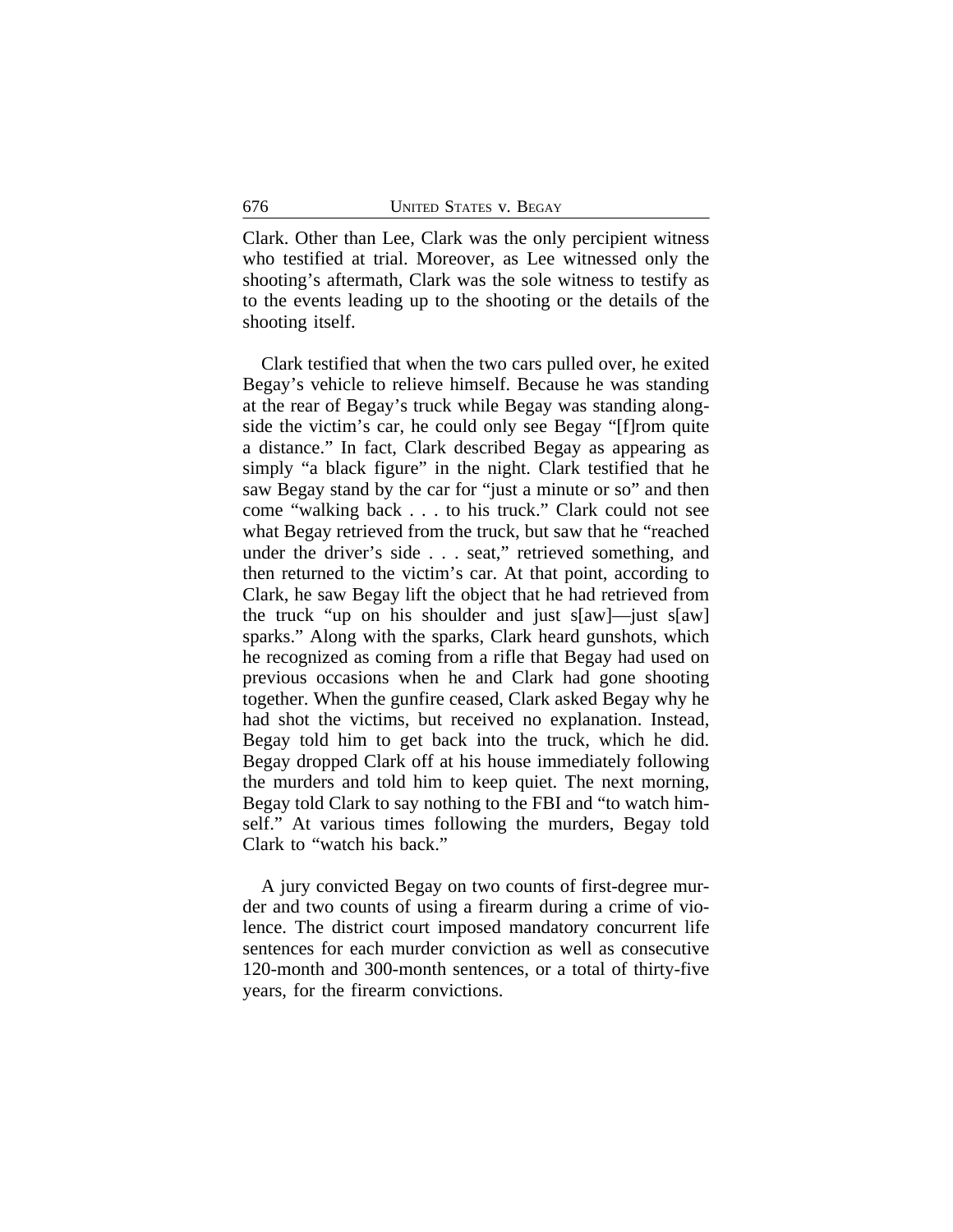A three-judge panel of our court reversed Begay's firstdegree murder convictions, concluding that the evidence was insufficient for the jury to find that the killings had been premeditated. *See United States v. Begay*, 567 F.3d 540, 550 (9th Cir. 2009). The panel decision affirmed the convictions for using a firearm during a crime of violence.

We granted the government's petition for rehearing en banc. *United States v. Begay*, 591 F.3d 1180 (9th Cir. 2010).

## **II. Sufficiency of the Evidence**

**[1]** Begay contends that the evidence of premeditation was insufficient to convict him of first-degree murder. Murder is defined in the relevant statute as follows:

Murder is the unlawful killing of a human being with malice aforethought. Every murder perpetrated by poison, lying in wait, or any other kind of willful, deliberate, malicious, and premeditated killing; or committed in the perpetration of, or attempt to perpetrate, any arson, escape, murder, kidnapping, treason, espionage, sabotage, aggravated sexual abuse or sexual abuse, child abuse, burglary, or robbery; or perpetrated as part of a pattern or practice of assault or torture against a child or children; or perpetrated from a premeditated design unlawfully and maliciously to effect the death of any human being other than him who is killed, is murder in the first degree.

Any other murder is murder in the second degree.

# 18 U.S.C. § 1111(a).

**[2]** Premeditation is not required for all forms of firstdegree murder, but it is undisputed that premeditation is a required element of first-degree murder as charged against Begay. Therefore, in this case, premeditation is the essential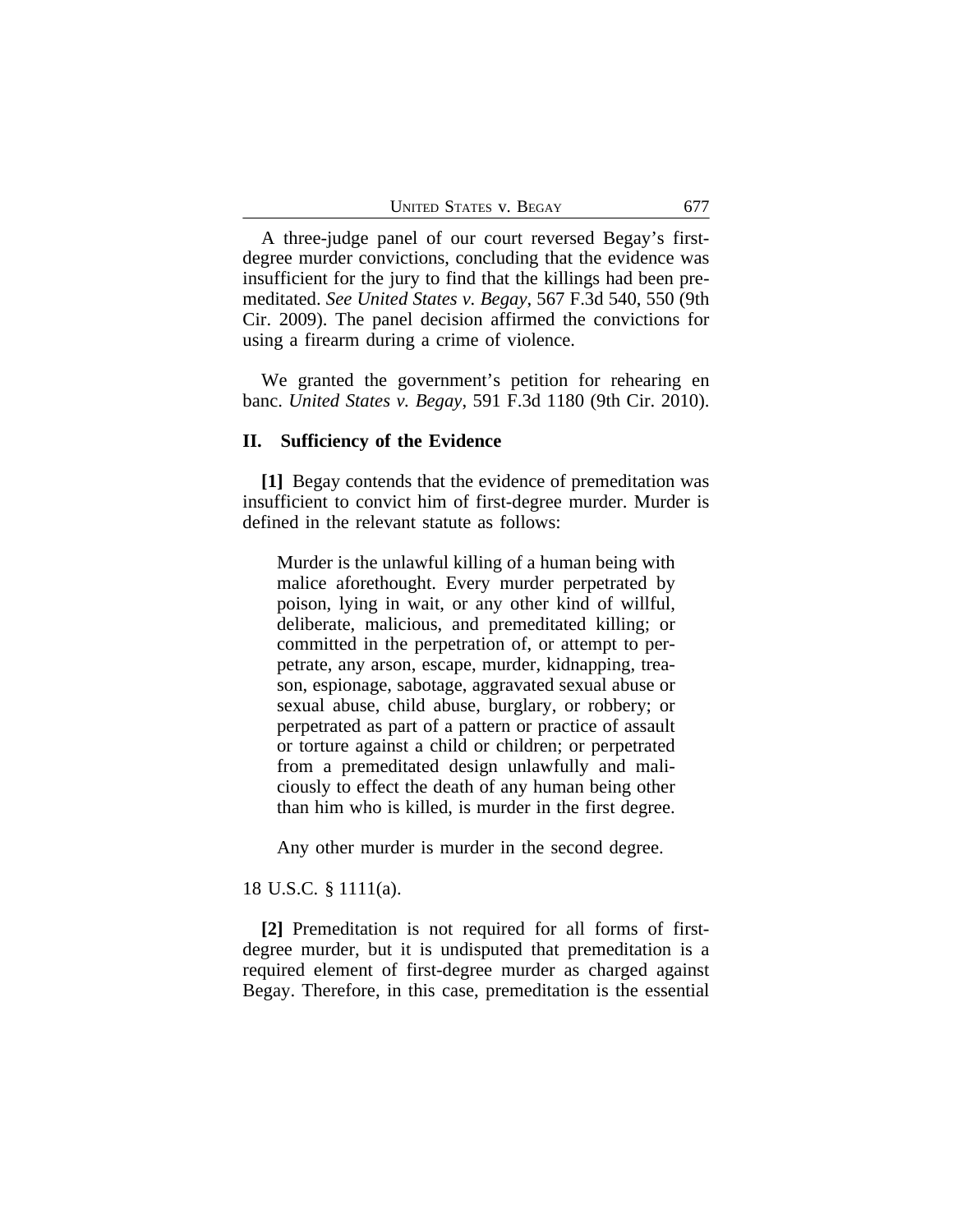element that distinguishes first-degree and second-degree murder. *See United States v. Quintero*, 21 F.3d 885, 890 n.3 (9th Cir. 1994). Without proof of premeditation, Begay could not be convicted of first-degree murder.

The jury in this case was instructed, following our circuit's model jury instructions, that

Premeditation means with planning or deliberation. The amount of time needed for premeditation of a killing depends on the person and the circumstances. It must be long enough, after forming the intent to kill, for the killer to have been fully conscious of the intent and to have considered the killing.

9th Cir. Model Crim. Jury Instr. 8.89 (2003). Begay did not object to that instruction at trial and has not done so in this appeal.

**[3]** Premeditation can be proved by circumstantial evidence. *United States v. Free*, 841 F.2d 321, 325 (9th Cir. 1988). Relevant circumstantial evidence includes but is not limited to "the defendant's prior relationship to the victim, the defendant's carrying of the murder weapon to the scene, and the manner of the killing." *Id.*; *see also* 2 Wayne R. LaFave, *Substantive Criminal Law* § 14.7(a) (2d ed. 2009) (highlighting "planning activity," "motive," and the "nature of the killing" as probative evidence) (emphasis omitted).

Whether a defendant acted with premeditation is a factual question for the jury to decide. And a jury's verdict is not to be disturbed lightly. As the Supreme Court established in *Jackson v. Virginia*, a challenge to the sufficiency of the evidence to support a criminal conviction requires us to determine whether, "after viewing the evidence in the light most favorable to the prosecution, *any* rational trier of fact could have found the essential elements of the crime beyond a reasonable doubt." 443 U.S. 307, 319 (1979).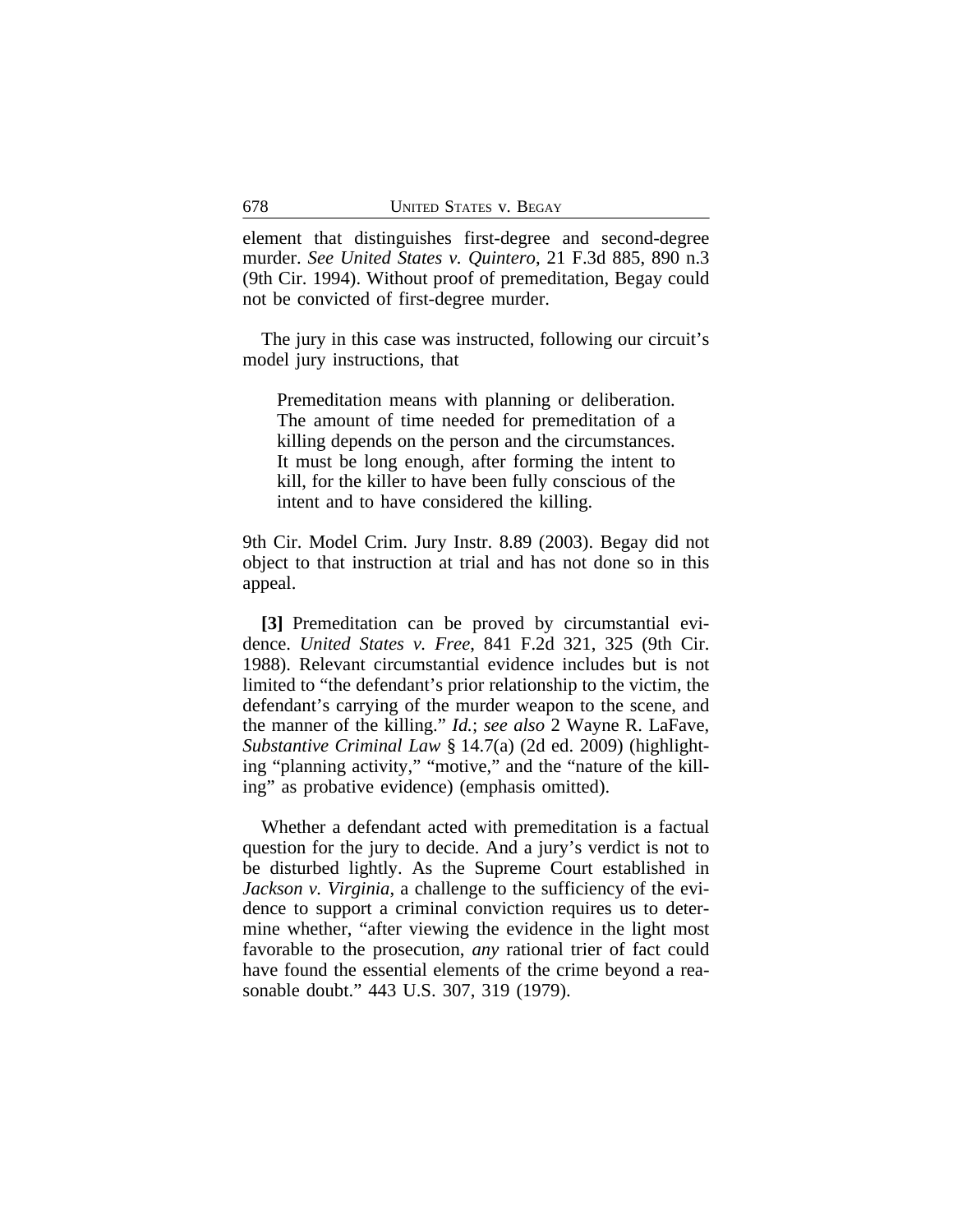**[4]** A unanimous en banc panel of our court recently held in *United States v. Nevils*, 598 F.3d 1158 (9th Cir. 2010) (en banc), that *Jackson* established a two-step process:

First, a reviewing court must consider the evidence presented at trial in the light most favorable to the prosecution. This means that a court of appeals may not usurp the role of the finder of fact by considering how it would have resolved the conflicts, made the inferences, or considered the evidence at trial. Rather, when "faced with a record of historical facts that supports conflicting inferences" a reviewing court "must presume—even if it does not affirmatively appear in the record—that the trier of fact resolved any such conflicts in favor of the prosecution, and must defer to that resolution."

Second, after viewing the evidence in the light most favorable to the prosecution, the reviewing court must determine whether this evidence, so viewed, is adequate to allow "*any* rational trier of fact to find the essential elements of the crime beyond a reasonable doubt." This second step protects against rare occasions in which "a properly instructed jury may convict even when it can be said that no rational trier of fact could find guilt beyond a reasonable doubt." More than a "mere modicum" of evidence is required to support a verdict. At this second step, however, a reviewing court may not "ask itself whether *it* believes that the evidence at the trial established guilt beyond a reasonable doubt," only whether "*any*" rational trier of fact could have made that finding.

*Nevils*, 598 F.3d at 1164 (citations, omissions, and alterations omitted) (quoting *Jackson*, 443 U.S. at 319-20, 326).

We turn to the evidence presented at trial in this case. The first step under *Nevils* requires us to consider the evidence in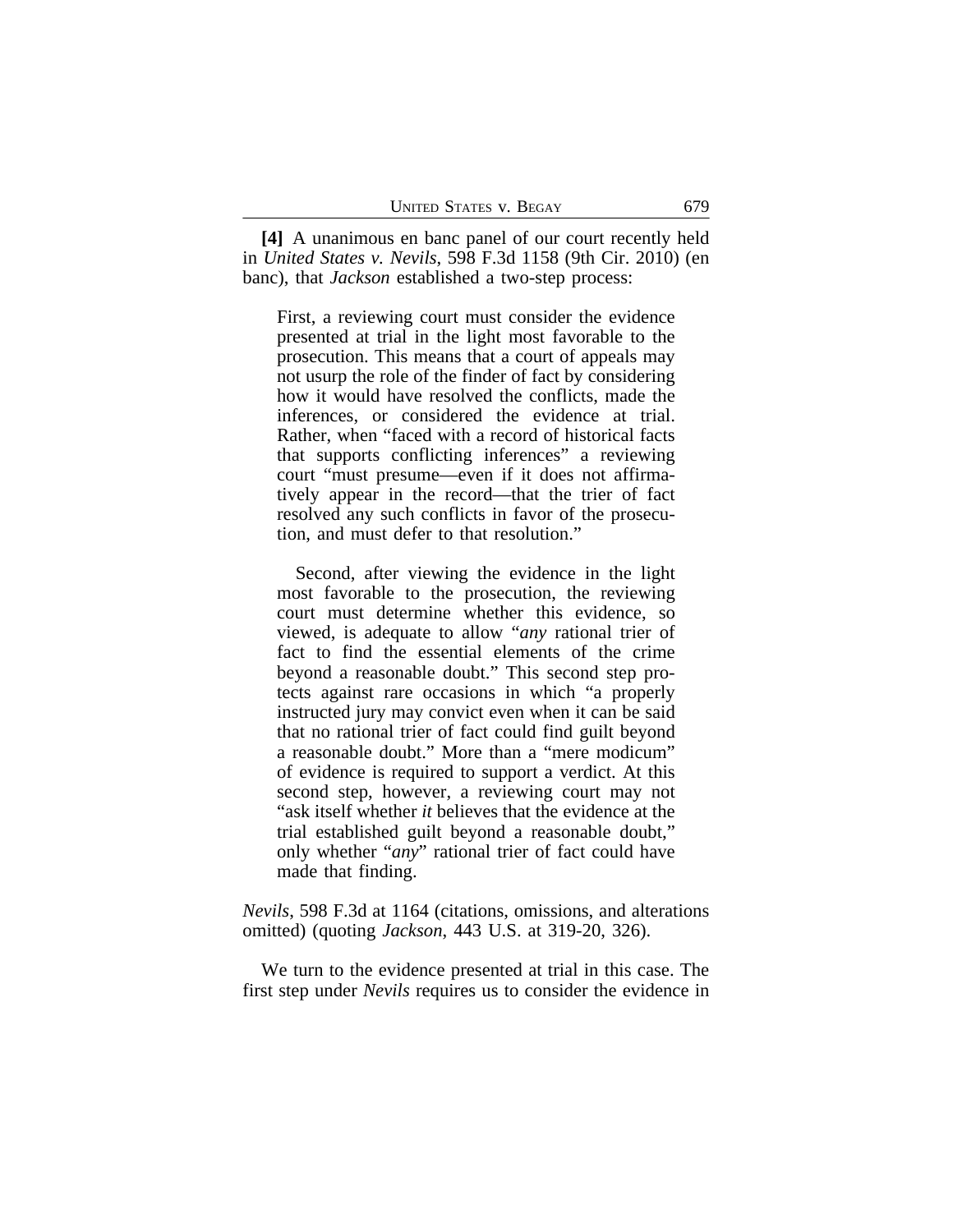the light most favorable to the prosecution, resolving conflicts in favor of the government's case. At least four pieces of evidence were relevant to whether Begay acted with planning or deliberation in killing his victims and whether there was sufficient time for him to plan or deliberate.

**[5]** First, the jury could reasonably infer, from Loren Clark's testimony, that Begay walked back to his truck after talking to O.C. and J.T., got a gun from under the back seat and then returned to shoot the victims. Carrying the murder weapon to the scene is strong evidence of premeditation. *See Free*, 841 F.2d at 325; *United States v. Talbert*, 710 F.2d 528, 531 (9th Cir. 1983) ("If the jury determined that the killer picked up the murder weapon and carried it back seventy-five feet to [the victim's] room, its finding of premeditation was justified."); *see also Belton v. United States*, 382 F.2d 150, 152 (D.C. Cir. 1967) ("[T]hat appellant entered the apartment with a loaded gun . . . permitted an inference that appellant arrived on the scene already possessed of a calmly planned and calculated intent to kill."). Leaving the scene to retrieve a weapon is even stronger evidence of premeditation because it suggests that Begay had formed a plan for committing the murders and then set about carrying it out.

**[6]** Second, Clark testified that Begay walked both ways between his truck and O.C.'s car. There was no evidence that he was agitated or rushed. The jury could reasonably infer that he had enough time to become fully conscious of his intent to kill and to consider the killing.

**[7]** Third, Clark testified that when Begay returned to O.C.'s car, he went to the passenger's side, where J.T. was sitting, even though he had initially spoken to O.C. and J.T. from the driver's side. The jury could reasonably infer that he did so to get a clearer shot at J.T. *See Jackson*, 443 U.S. at 325 ("[T]he . . . shots that killed the victim were fired at close, and thus predictably fatal, range by a person who was experienced in the use of the murder weapon."). Like the defendant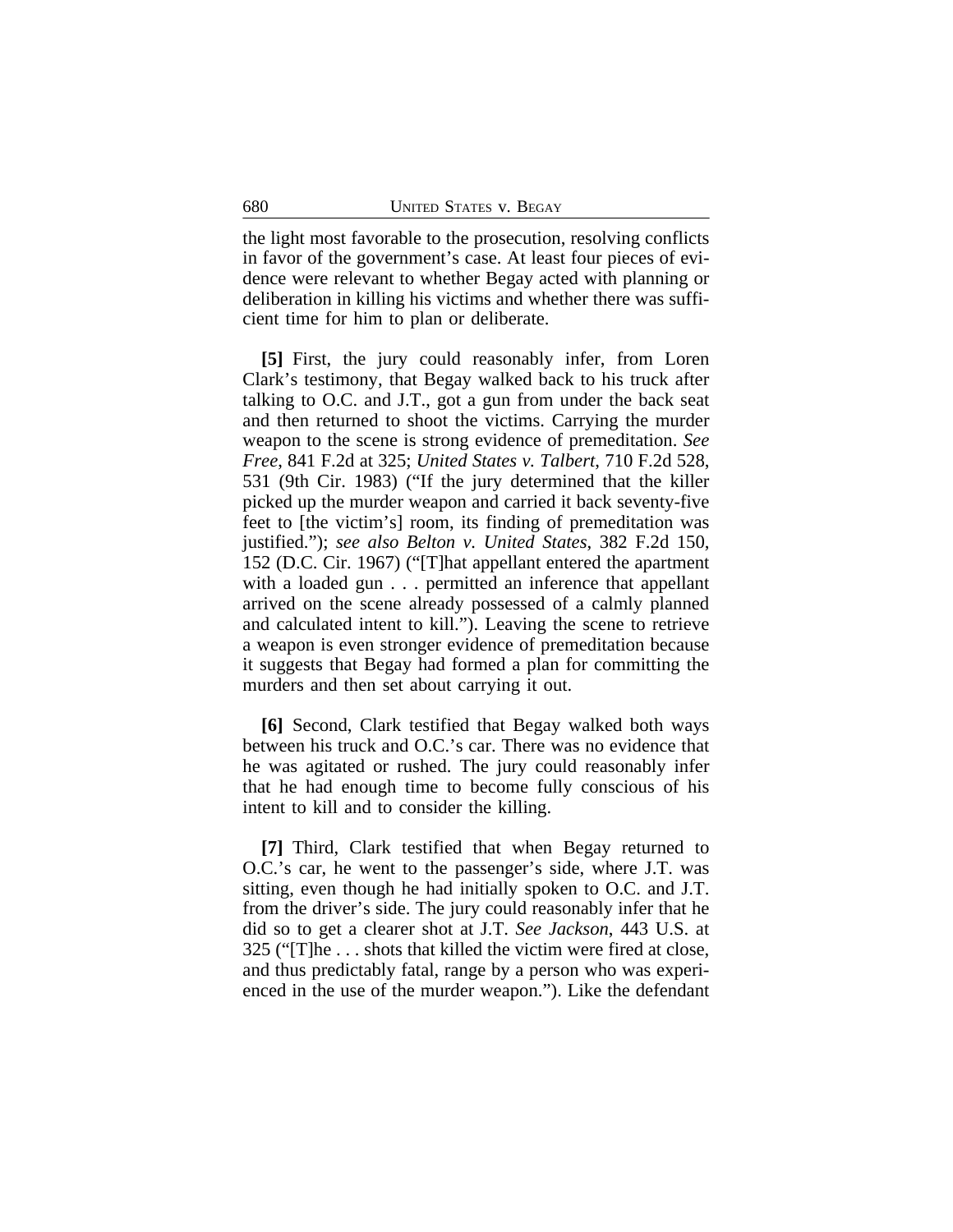in *Jackson*, Begay fired from close range: Clark testified that Begay was at most four feet away from the car when he fired.

**[8]** Finally, Clark testified that Begay did not answer when, after the shooting, Clark asked what he had done. He also testified that Begay's sister, Mecheryl, yelled something like "What did you do?" to Begay at that point, and Begay told her to shut up and be quiet. The jury could reasonably infer that Begay was acting with a cool mind. *Cf. id.* at 325 ("The petitioner's calculated behavior both before and after the killing demonstrated that he was fully capable of committing premeditated murder.").

The second step under *Nevils* requires us to consider whether this evidence, including the inferences drawn in the prosecution's favor, was adequate to permit a rational juror to conclude that each essential element of the charge was proved beyond a reasonable doubt. This second step allows us to fulfill "our obligation under *Jackson* to identify those rare occasions in which 'a properly instructed jury may convict even when it can be said that no rational trier of fact could find guilt beyond a reasonable doubt.' " *Nevils*, 598 F.3d at 1167 (omissions and alterations omitted) (quoting *Jackson*, 443 U.S. at 317). For example, we cannot uphold a verdict where "mere speculation, rather than reasonable inference, supports the government's case." *Nevils*, 598 F.3d at 1167 (citing *Juan H. v. Allen*, 408 F.3d 1262, 1277-79 (9th Cir. 2005)).

**[9]** The evidence we described in step one, viewed in the light most favorable to the prosecution, was sufficient for a rational juror to conclude that Begay acted with planning or deliberation in shooting J.T. and that he had enough time to do so.**<sup>5</sup>** Each of the inferences we described is reasonable

**<sup>5</sup>**The evidence was sufficient to conclude that Begay premeditated killing J.T., so it was not necessary for the jury to decide separately whether Begay also premeditated killing O.C., his other victim. *See* 18 U.S.C. § 1111(a) ("Every murder . . . perpetrated from a premeditated design unlawfully and maliciously to effect the death of any human being other than him who is killed . . . is murder in the first degree.").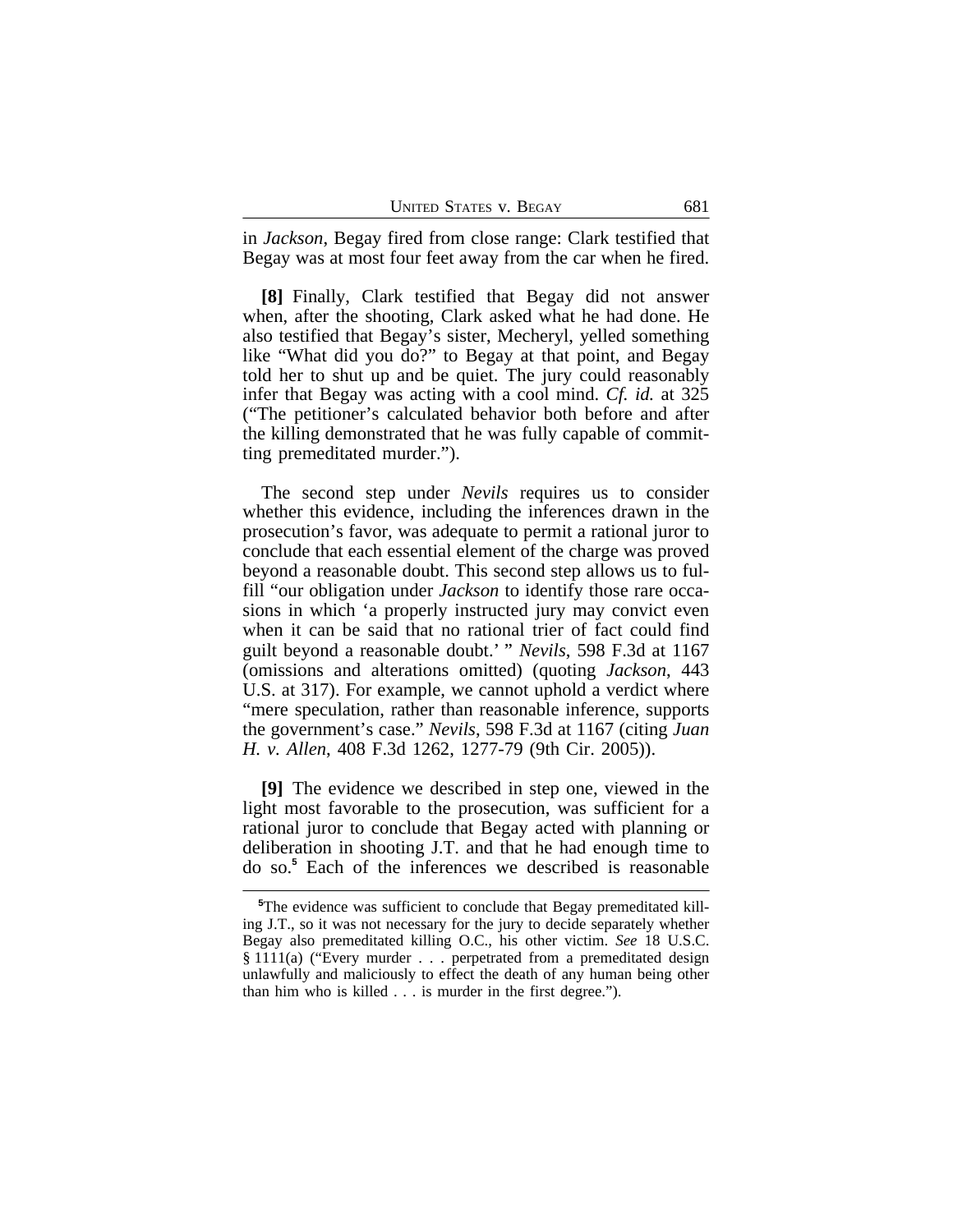because it is "supported by a chain of logic," which is all that is required to distinguish reasonable inference from specula*tion. Juan H.*, 408 F.3d at 1277. In this case, therefore, step two is simple. Nothing more was needed for a rational juror to conclude beyond a reasonable doubt that Begay acted with premeditation.**<sup>6</sup>**

Begay argues that because there was no evidence presented at trial to establish a motive on the part of Begay to kill J.T. or O.C. or to prove that Begay had a prior relationship with them, it would have been irrational for a juror to conclude that Begay premeditated the killings. But although evidence of motive or of a past relationship often helps to establish a given defendant's guilt, neither motive nor a past relationship is an element of first-degree murder. *See United States v. Brown*, 880 F.2d 1012, 1014 (9th Cir. 1989); *see also* 18 U.S.C. § 1111(a).

**[10]** A rational juror could have concluded beyond a reasonable doubt from the evidence concerning Begay's activity and the manner of killing that Begay acted with premeditation. *See Free*, 841 F.2d at 325; LaFave, *supra*, § 14.7(a). Begay does not contest the sufficiency of evidence as to any other element of first-degree murder. The evidence was therefore sufficient to support the jury's verdict and the convictions for first-degree murder.

**<sup>6</sup>**While we have examined several pieces of evidence to determine whether the evidence as a whole was sufficient to support Begay's conviction, we do not mean to imply that the evidence would have been insufficient in the absence of any of these pieces. Nor do we mean to imply that the evidence in this case represents a minimum level of evidence for the government to produce in other cases involving premeditation. The analysis under *Jackson* and *Nevils* must be applied to each criminal appeal in which the sufficiency of evidence is at issue. Whether the evidence in a given case is sufficient to prove an element of a crime always depends on the specific evidence produced in that case.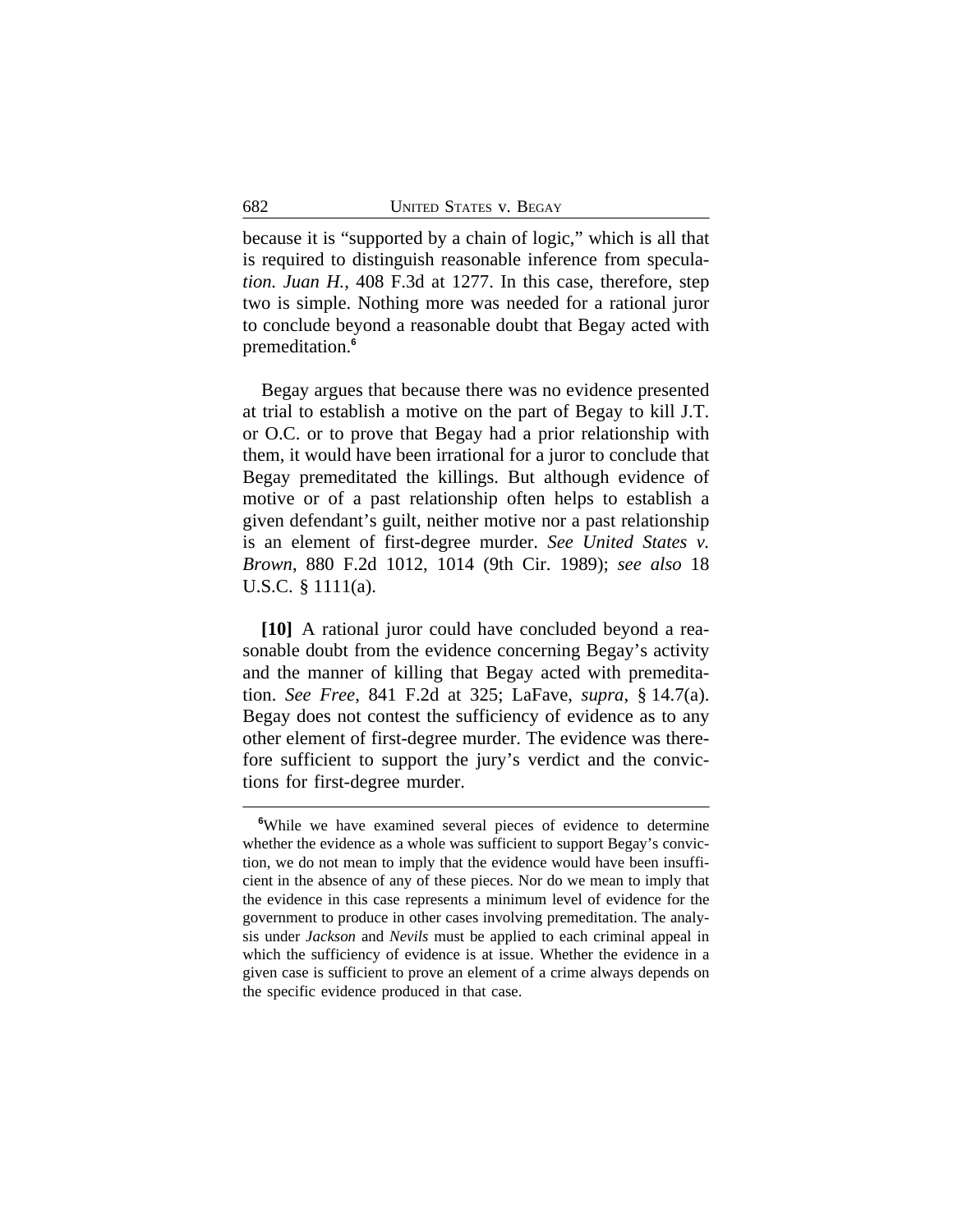## **III. Other Challenges**

Begay raises a number of other arguments that we can address without extended discussion. None persuades us to reverse the conviction or to remand for any further proceedings.

#### *A. Voluntary Manslaughter Instruction*

**[11]** Begay argues that the district court erred by declining to instruct the jury on the lesser crime of voluntary manslaughter. *See* 18 U.S.C. § 1112(a); *United States v. Paul*, 37 F.3d 496, 499 (9th Cir. 1994). We review the refusal to instruct on a lesser included offense for abuse of discretion. *See United States v. Naghani*, 361 F.3d 1255, 1262 (9th Cir. 2004). A murder defendant is not automatically entitled to a voluntary manslaughter instruction. The defendant must produce evidence "that the defendant was acting out of passion rather than malice" before the burden shifts to the government to "prove beyond a reasonable doubt the *absence* of sudden quarrel or heat of passion." *Quintero*, 21 F.3d at 890 (citing *United States v. Lesina*, 833 F.2d 156, 160 (9th Cir. 1987)). Begay relies on *United States v. Hernandez*, 476 F.3d 791 (9th Cir. 2007), but that case is inapposite. In *Hernandez*, the evidence at trial was sufficient to allow a rational jury to find the defendant guilty of a lesser included offense, so the defendant had no obligation to introduce additional evidence. *See id.* at 801. Here, Begay's trial counsel conceded that there was no evidence of provocation. Begay failed to meet his burden of production, so the district court did not abuse its discretion by refusing to give the requested instruction. *See United States v. Wagner*, 834 F.2d 1474, 1487 (9th Cir. 1987).

## *B. Evidence of Witness Intimidation*

**[12]** Begay argues that evidence showing that he sought to intimidate the witnesses against him was inadmissible under Federal Rules of Evidence 403 and 404(b). Specifically,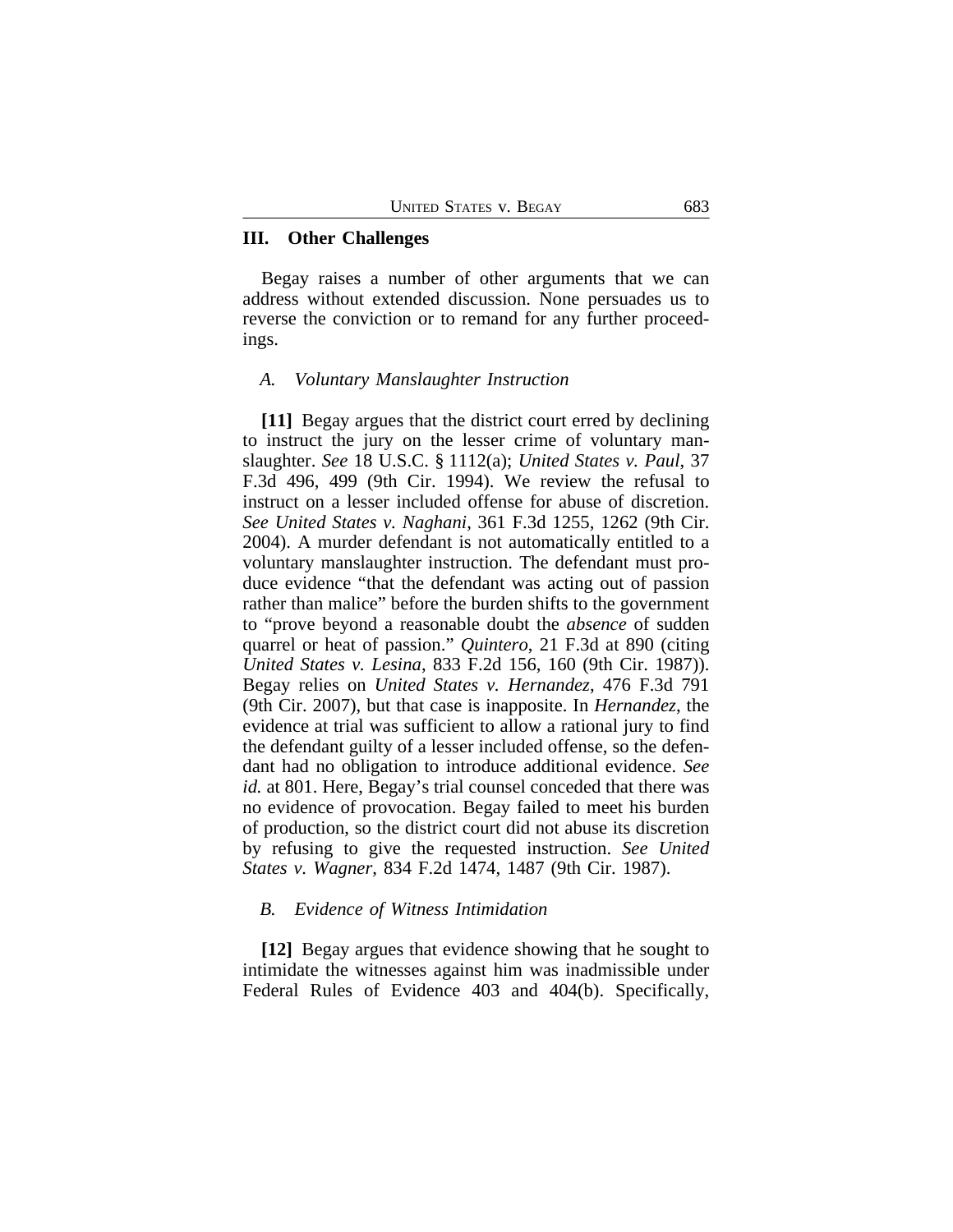Begay challenges the admission of Clark's testimony that he was afraid to talk to investigators after Begay told him to keep quiet and to watch himself. He also challenges Jessica Lee's testimony that Begay told her to blame the murders on other people. Because Begay did not object to this evidence at trial, we review for plain error. *See United States v. Banks*, 514 F.3d 959, 975-76 (9th Cir. 2008). There was no error. First, the evidence in question was admissible to show Begay's consciousness of guilt. *See Ortiz-Sandoval v. Gomez*, 81 F.3d 891, 897 (9th Cir. 1996). Second, its probative value outweighed any danger of unfair prejudice because the evidence also tended to explain why Clark and Lee delayed coming forward to investigators until they each had moved away from Greasewood.

**[13]** Begay also contends that he was not given reasonable notice by the government that it would introduce this evidence of his other wrongful acts. The government was not required to provide such notice unless Begay requested it. *See* Fed. R. Evid. 404(b) (duty triggered "upon request by the accused"); *United States v. Vega*, 188 F.3d 1150, 1154 (9th Cir. 1999). Begay cites no request for notice, and our review of the record has not revealed one. Even if Begay did request notice and the government failed to provide it, the decision to admit the evidence does not require reversal. We recognize plain errors only if they seriously undermine "the fairness, integrity, or public reputation of judicial proceedings." *United States v. Cruz-Perez*, 567 F.3d 1142, 1146 n.1 (9th Cir. 2009). That did not happen here: The government disclosed the evidence itself and said specifically in its opening statement that some of it would be introduced. The defense had an opportunity to cross-examine the government's witnesses about the evidence. And the district court had no reason to suspect a notice problem absent an objection.

## *C. Prosecutorial Misconduct*

Begay argues that the prosecutor committed misconduct by misstating the elements of first-degree murder during closing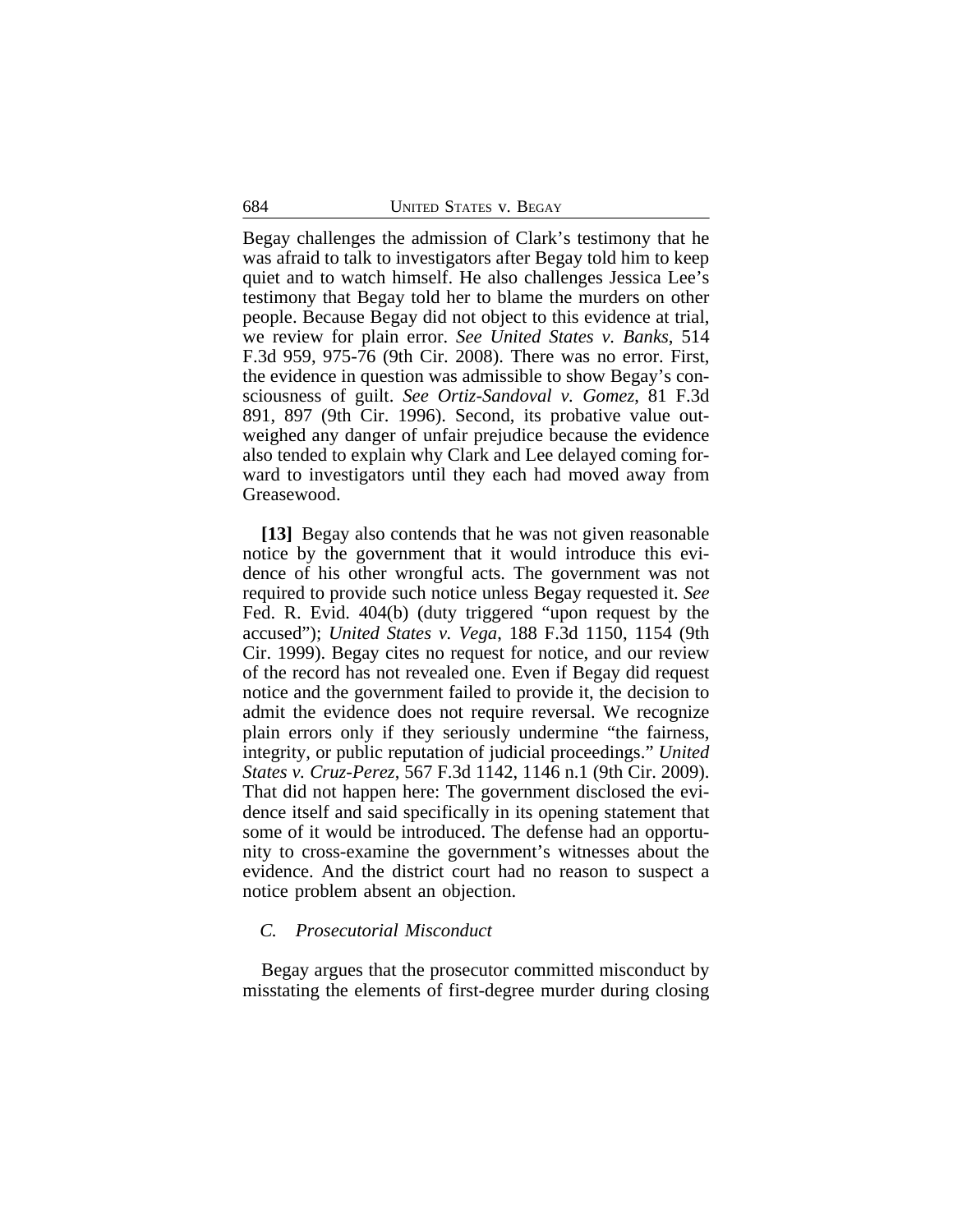argument. We review the prosecutor's statement for plain error because no objection was raised at trial. *See United States v. Romero-Avila*, 210 F.3d 1017, 1021-22 (9th Cir. 2000).

The prosecutor made the following statement, which Begay insists is a justification for a new trial:

He knew exactly what he was doing. He intended to kill the occupants of the vehicle. That's premeditation. He intended it. He was conscious of it. That's first degree murder.

**[14]** The prosecutor did make a mistake in saying "that's premeditation" right after she said "he intended to kill the occupants of the vehicle." Intent is not the same thing as premeditation. But we consider the misstatement in context. The court properly instructed the jury on the correct definition, and an instruction carries more weight than an argument. *Boyde v. California*, 494 U.S. 370, 384-85 (1990); *see also Weeks v. Angelone*, 528 U.S. 225, 234 (2000) (holding that a jury is presumed to follow a judge's instructions). Plus, the prosecutor correctly stated the law shortly before the misstatement, explaining that " '[p]remeditation' means planning or deliberation. The amount of time needed . . . must be long enough after forming the intent to kill for the killer to have been fully conscious of the intent and to have considered the killing." The misstatement did not prejudice Begay, so there was no plain error. *See United States v. Medina-Casteneda*, 511 F.3d 1246, 1249-50 (9th Cir. 2008).

## *D. Cumulative Error*

Begay argues that the cumulative effect of the issues he raises deprived him of a fair trial. We have not recognized any error below, so there is no cumulative prejudicial effect to analyze. *See, e.g.*, *United States v. Jeremiah*, 493 F.3d 1042, 1047 (9th Cir. 2007).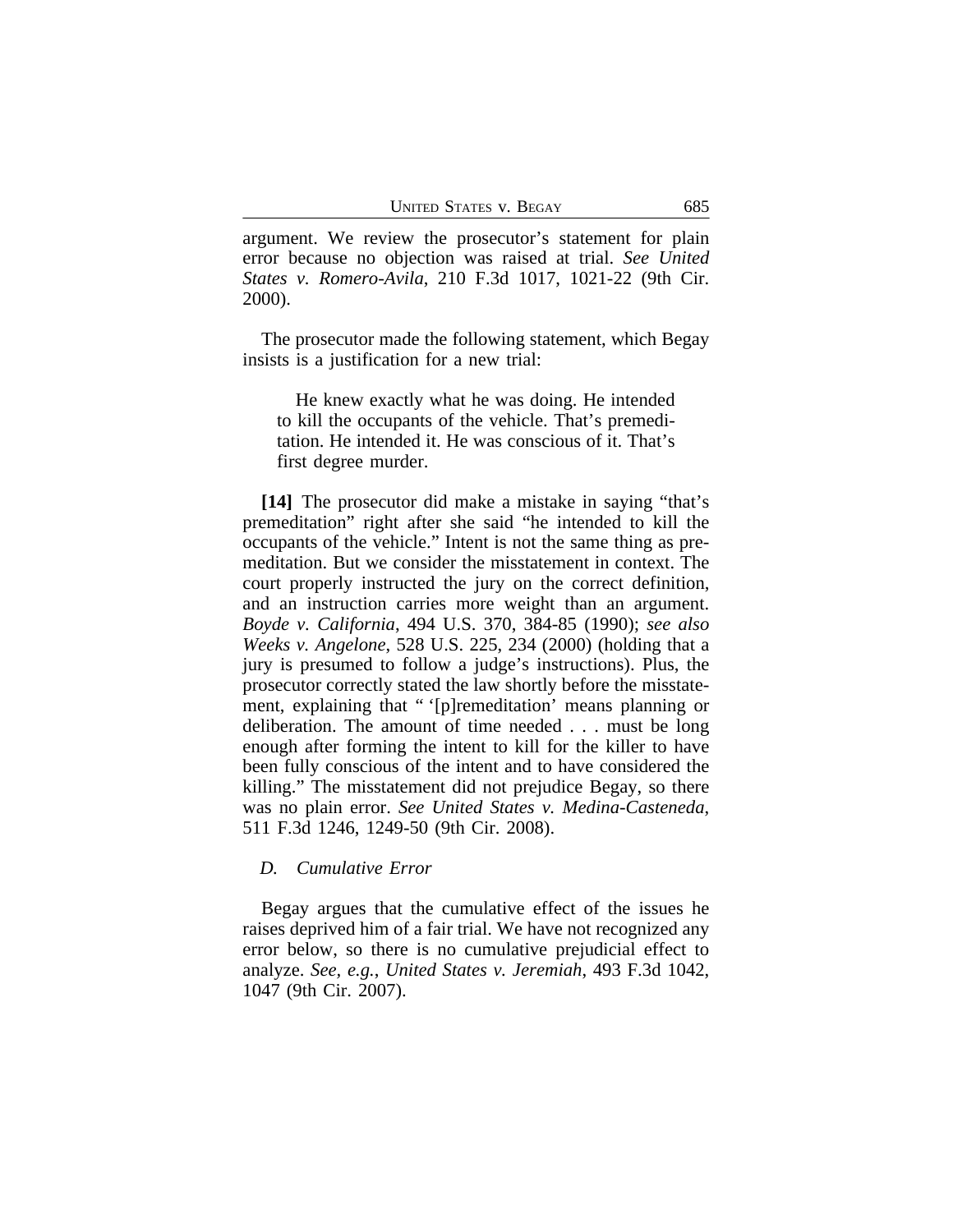## **IV. Conclusion**

The evidence, viewed in the light most favorable to the prosecution, was sufficient for a rational juror to conclude that Kenderick Begay acted with premeditation in killing his victims. His other arguments also lack merit.

## **AFFIRMED.**

REINHARDT, Circuit Judge, with whom Judges THOMAS and BERZON join, dissenting:

This is a case in which there is no conflict among circuits, no intra-circuit conflict, and no issue of national importance. The court went en banc not over any legal issue, but only to decide whether a few specific facts identified in the majority opinion were sufficient to warrant a finding of premeditation. A similar combination of facts is not likely to occur again in a future case, especially as there are few federal murder cases —this one happened on an Indian reservation—and even fewer in which the question whether the murder was first- or second-degree hinges exclusively on whether there is sufficient circumstantial evidence to prove premeditation. Nevertheless, a majority of this court decided that it was worthy of en banc review when the three-judge panel found that the prosecution had failed to prove murder in the *first* as opposed to *second* degree. Because I disagree with the majority that the minimal facts that it sets forth in its opinion are sufficient to establish premeditation beyond a reasonable doubt, whatever reasonable inferences may be drawn, I dissent.

It is an elementary principle of our criminal justice system that in a criminal prosecution the government bears the burden of providing *proof* that establishes the defendant's guilt beyond a reasonable doubt, including the degree of the offense charged. The rule applies to each element of a crimi-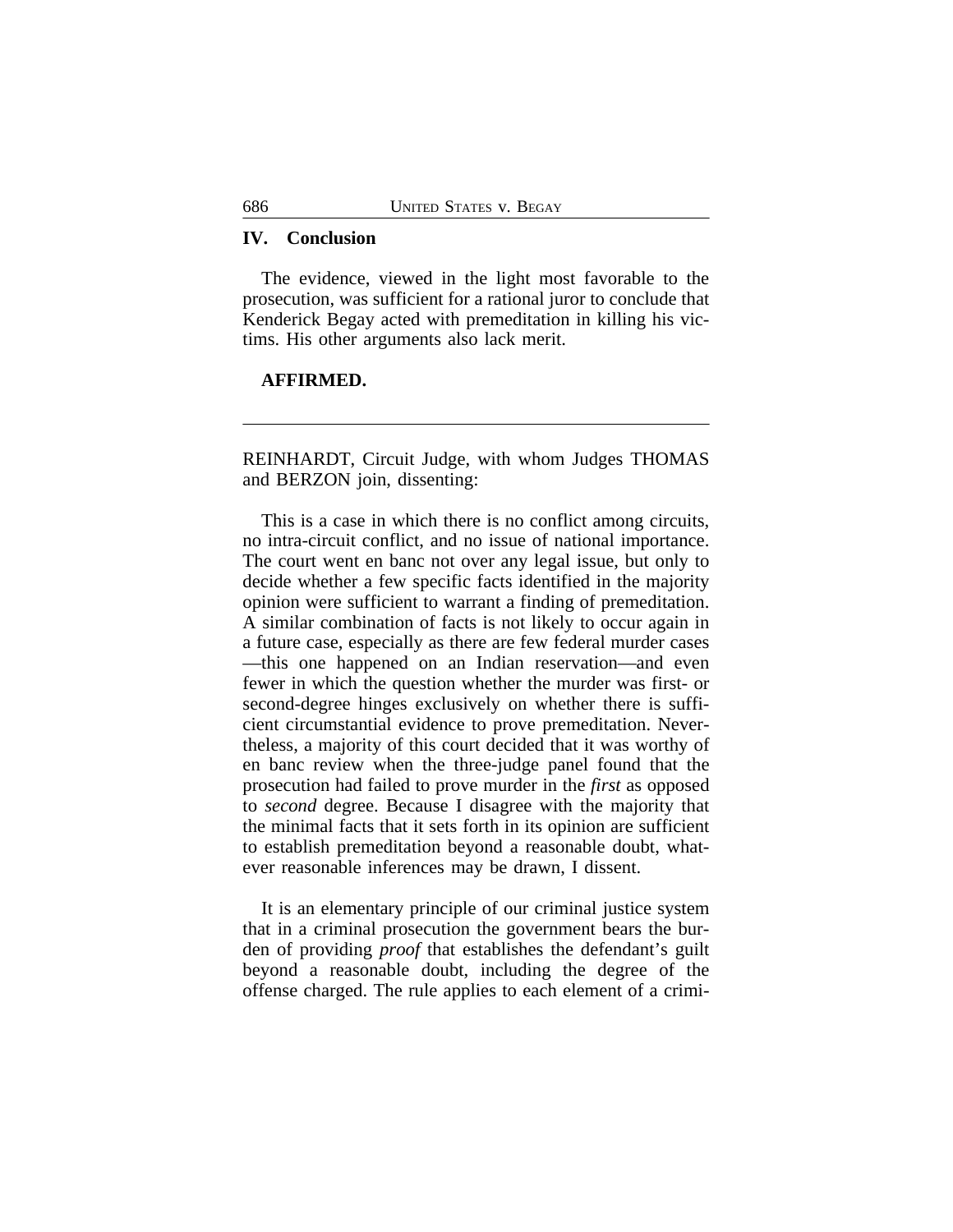UNITED STATES V. BEGAY 687

nal offense. It "gives concrete substance to the presumption of innocence, [ensures] against unjust convictions, and [reduces] the risk of factual error in a criminal proceeding." *Jackson v. Virginia*, 443 U.S. 307, 314 (1979) (quoting *In re Winship*, 397 U.S. 358, 363 (1970)). The prosecution's affirmative obligation to produce sufficient evidence of guilt enforces this rule, by guaranteeing the accused that the government will not convict him by appealing to a jury's prejudices, or on the basis of its speculations or arbitrary whims. It is in this light that we examine a conviction to determine whether any "rational trier of fact could have found the essential elements of the crime beyond a reasonable doubt" *Id.* at 319. In this case, the majority's opinion renders without substance this fundamental protection against arbitrary convictions or convictions based upon mere speculation.

The government charged Kenderick Begay with firstdegree murder for two simultaneous killings that he carried out in the early morning of March 28, 2002. In order to convict Begay of first-degree murder the government was required to prove beyond a reasonable doubt not only that he intended to kill one of the victims, J.T., and killed him deliberately, or with malice aforethought,<sup>1</sup> but that Begay had premeditated or planned that murder by reflecting on it for some period of time with a cool mind.**<sup>2</sup>** 2 Wayne R. LaFave, *Sub-*

<sup>&</sup>lt;sup>1</sup>Malice aforethought, a concept distinct from premeditation, is an element of both first- and second-degree murder under the federal murder statute. *See* 18 U.S.C. § 1111(a).

<sup>&</sup>lt;sup>2</sup>The record strongly suggests that Begay intended to kill only J.T., who was struck by six bullets, and not his second victim, O.C., who was killed by a bullet that struck her only after passing through J.T. Under the federal murder statute, any murder that results from a premeditated plan to kill is first-degree murder, regardless of whether the victim was the intended target of the killer's premeditated plan. 18 U.S.C. § 1111(a). Thus, though Begay was convicted of two counts of first-degree murder, the relevant question is whether he intended and premeditated J.T.'s death. *See Maj. Op.* at 681 n.5.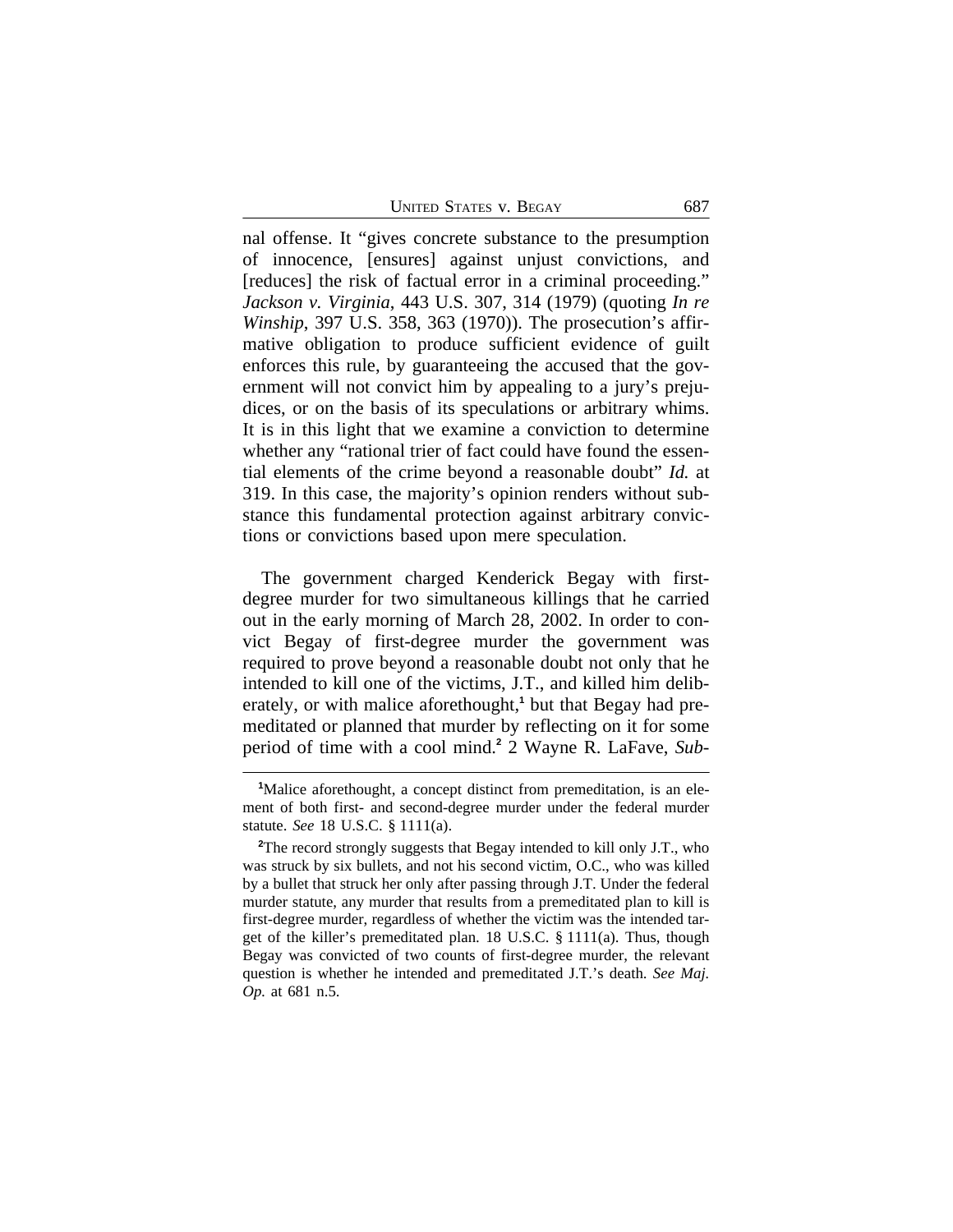*stantive Criminal Law* § 14.7(a) (2d ed. 2009). It is undisputed that the prosecution presented none of the evidence traditionally offered to prove premeditation. It presented no evidence that Begay had planned J.T.'s killing,**<sup>3</sup>** no evidence that Begay had a motive to kill J.T., no evidence that Begay had any prior relationship with the victim, no evidence regarding Begay's demeanor during the time of the killing, and no evidence that the manner in which the killing was committed was particularly calculated or methodical.**<sup>4</sup>** *See, e.g.*, LaFave, *supra*, § 14.7(a) (listing "planning activity," "motive," and "nature of the killing" as important types of circumstantial evidence for proving premeditation). Instead of pointing to such traditional sources of proof of premeditation, the majority relies on four items of evidence that it asserts supported an inference of premeditation that could have established that element beyond a reasonable doubt in the mind of a rational finder of fact: (1) after whatever occurred between Begay and J.T. during their first encounter at the window of the car in which J.T. was sitting, Begay returned to his adjoining truck and retrieved his rifle; (2) Begay walked between

There is no dispute in this case that the government's evidence was sufficient to convict the defendant of second-degree murder, the essential elements of which are an unlawful killing, malice aforethought, and intent. *See United States v. Quintero*, 21 F. 3d 885, 890 n.3 (9th Cir. 1994); 18 U.S.C. § 1111(a). The only question is whether the government presented sufficient evidence to establish premeditation, which is the essential element that distinguishes first- and second-degree murder. *See Quintero*, 21 F. 3d at 890 n.3.

**<sup>3</sup>** If Begay's retrieval of his rifle from his truck which was parked nearby to O.C.'s car and his decision to approach the passenger's side window prior to shooting constitute "planning activity," then it is difficult to imagine any actions in an intentional and deliberate murder (second degree) to which the term premeditated would not also apply.

**<sup>4</sup>**To the contrary, the record reflects that, despite his practice and experience with the weapon used during the shooting, and despite the fact that he was only three to four feet away from the victim when firing, Begay missed a number of times. This suggests, if anything, agitation, excitement, or frenzy, not the "cool mind" of premeditation.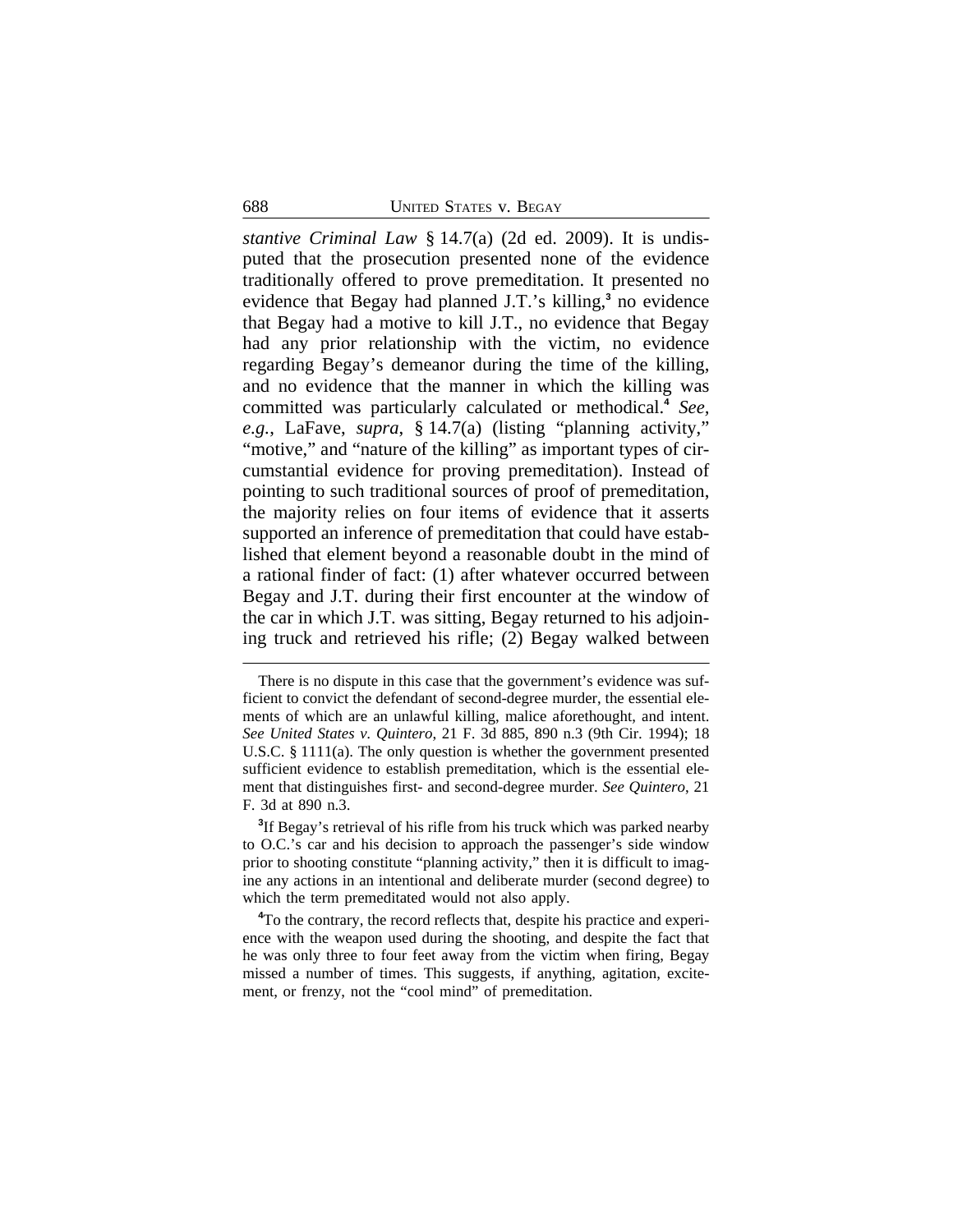his truck and the victims' car; (3) Begay returned to the passenger's side of the victims' car, presumably to get a clear shot at J.T.; and (4) Begay told his sister to shut up *after* the shooting and did not answer when another passenger asked him what he had done.

Even this brief recitation makes clear that none of these items of evidence on which the prosecution relies supports a reasonable inference that Begay planned or premeditated J.T.'s murder—that Begay not only had the opportunity to deliberate the killing with a cool mind, but that he actually did so. The evidence presented by the prosecution allows only for speculation as to that crucial question. If, as the majority's opinion suggests, first-degree murder can be established whenever a defendant simply has enough time to premeditate or when he seeks a "clearer shot" at a victim or reacts angrily or ignores a question after the shooting, then the difference between first- and second-degree murder has effectively ceased to exist. So, too, if premeditation can be shown by the defendant's retrieving from a few feet away a weapon that is legitimately present at the site of the murder.**<sup>5</sup>** It is difficult to conceive of any intentional, deliberate murder with malice aforethought that, based upon the majority's opinion, would

**<sup>5</sup>**The majority does not contend that any inference of premeditation may be drawn from the fact that on the morning of the murder Begay had under the front seat of his truck a rifle that he ordinarily used for peaceful purposes. Loren Clark, the government's only witness to the actual shooting, testified that he recognized the weapon that was being fired "[b]ecause [he] used to go shooting with [the defendant] and [they] shot this [particular] rifle a couple of times [before]." The mere fact that an individual has in his possession a weapon does not support premeditation if the weapon is one that he routinely carries for use in a legal or nonviolent fashion. "That [the defendant] used a knife to accomplish the murder is not probative of premeditation and deliberation because he did not procure it specifically for that purpose but rather carried it about with him as a matter of course." *Austin v. United States*, 382 F.2d 129, 139 (D.C. Cir. 1967), *overruled on other grounds by United States v. Foster*, 783 F.2d 1082, 1085 (D.C. Cir. 1986). Nor, in the state of Montana, is possession in a vehicle of a rifle that is used for shooting as a form of outdoor activity.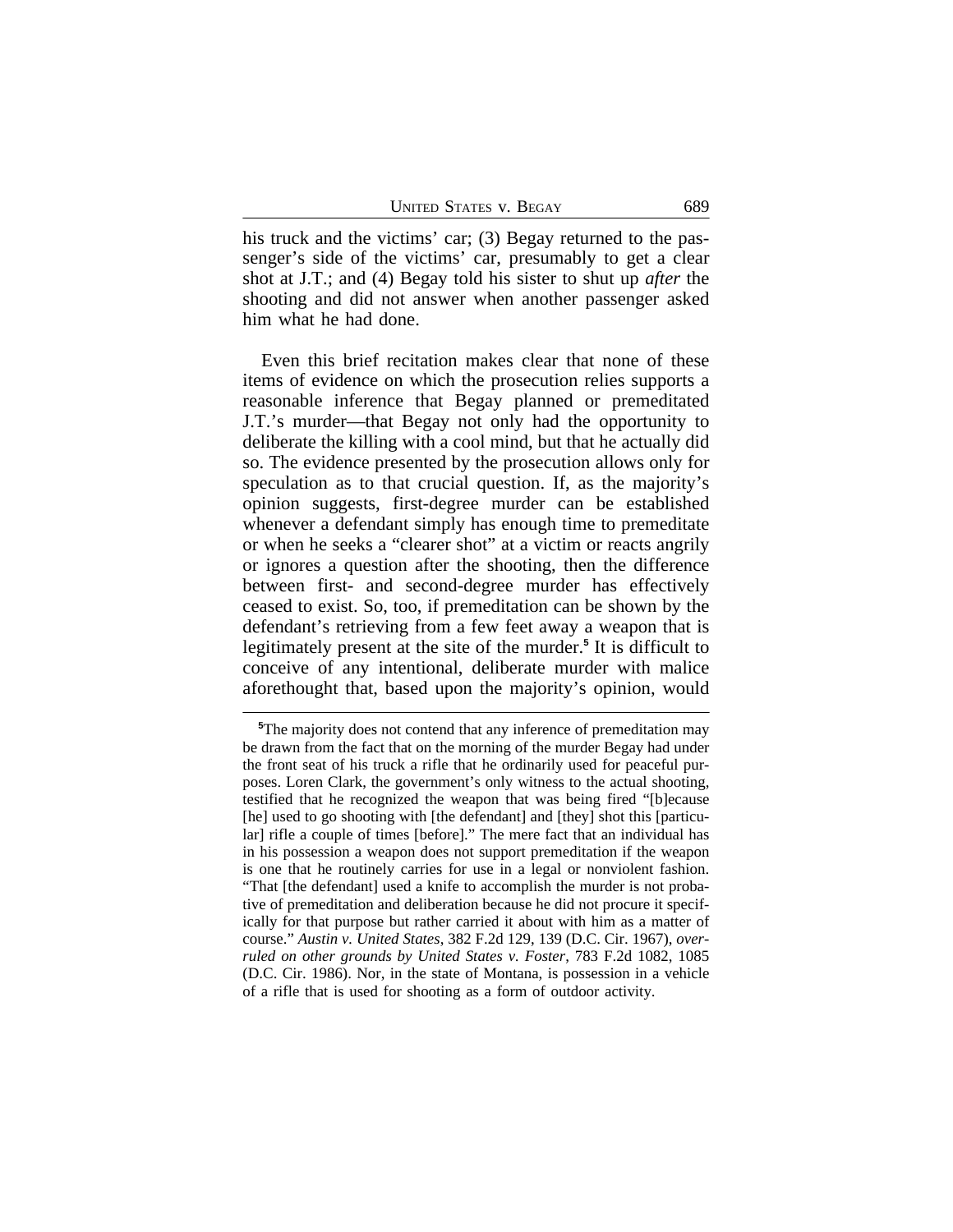not present one or more of the majority's hallmarks of premeditation. If the distinction between first- and second-degree murder is to retain any substance, as it must given the sentencing consequences that flow from it, it is incumbent on the government not only to prove that the defendant *may* have premeditated, but to establish that the defendant actually did so, and to establish the element of premeditation beyond a reasonable doubt. *See* LaFave, *supra,* § 14.7(a) ("There is no presumption that the murder is first degree murder; for the higher degree there must be some affirmative evidence to support a finding that the defendant in fact did premeditate and deliberate."); *see also Austin*, 382 F.2d at 133-36 (providing historical review of the distinction between first- and seconddegree murder and emphasizing the need for "careful attention to the requirement of premeditation and deliberation"). While the prosecution may present circumstantial evidence that would allow a rational finder of fact to draw an inference that a defendant actually premeditated a murder, no such evidence has been presented by the prosecution in this case, as a close examination of the four items of evidence relied on by the majority clearly reveals.

The first item is that Begay retrieved his rifle from his truck, which was parked besides or behind the car in which J.T. was sitting, immediately after an interaction of some sort between the two young men at the site of the killing. That evidence does not warrant the inference that Begay planned or otherwise reflected with a cool mind upon the commission of the murder. The majority does not contend that premeditation is shown by the fact that Begay was driving with his rifle in the truck when he arrived at the location where the two vehicles parked near each other—only by the fact that he retrieved it from his truck after his initial encounter with J.T. The majority asserts that Begay's retrieving of the rifle evidenced premeditation because premeditation can be proven by a defendant's "carrying the murder weapon to the scene." *Maj. Op.* at 680. But the notion that Begay's truck constituted a separate "scene" from which Begay obtained the weapon after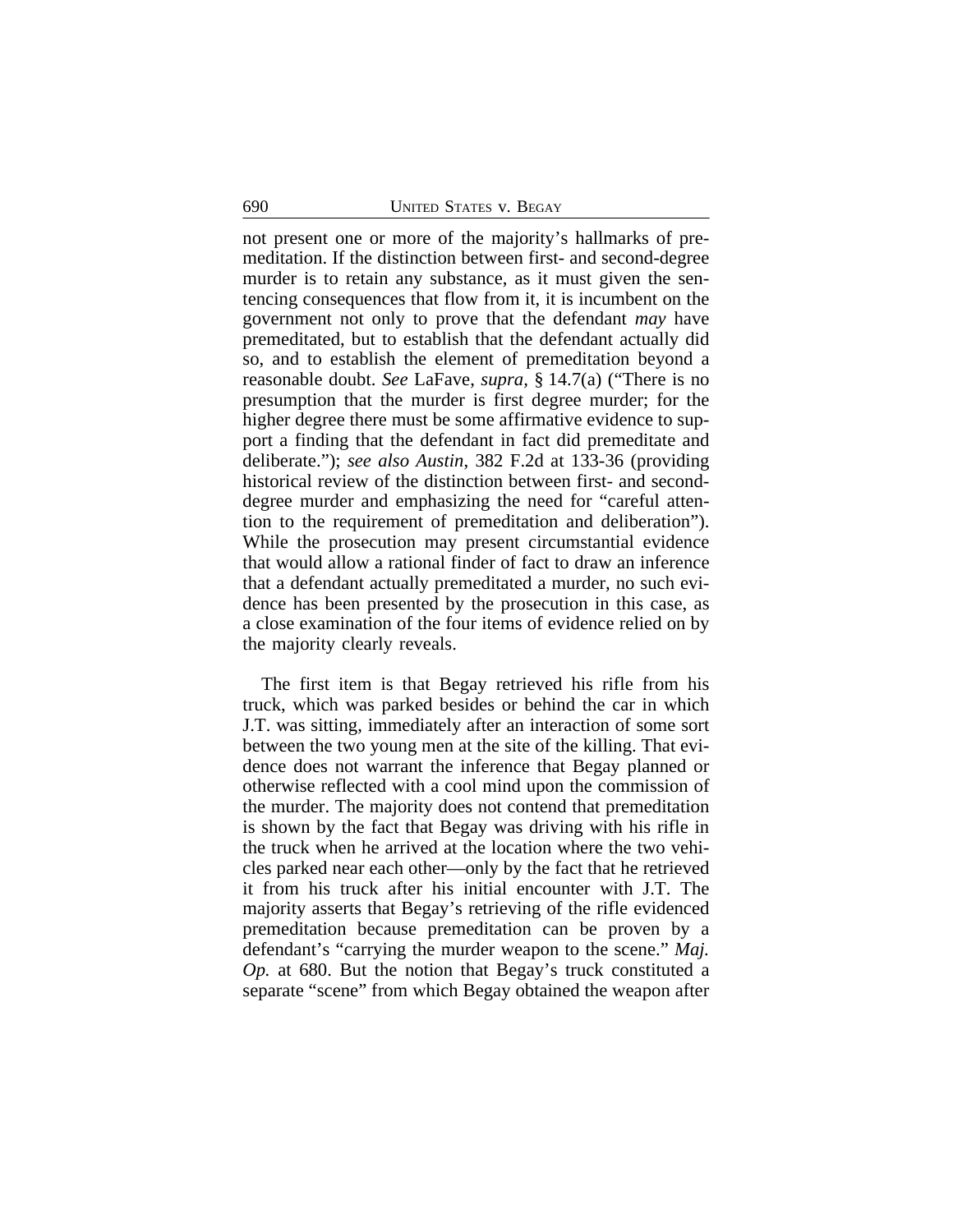| <b>UNITED STATES V. BEGAY</b> |  |  |  |  |  |  |  | 691 |
|-------------------------------|--|--|--|--|--|--|--|-----|
|-------------------------------|--|--|--|--|--|--|--|-----|

the interaction at the window of the car is wholly contrary to the record. What little testimony there was on the location of the two vehicles suggests that they were parked immediately adjacent to one another: one prosecution witness testified that the vehicles were parked "side by side" and answered affirmatively when asked whether the "cars were parked relatively close together"; another testified that Begay had parked his truck "behind the [victims'] car." Carrying a weapon to a murder scene may in some circumstances support an inference of premeditation because it suggests that the defendant "arrived on the scene already possessed of a calmly planned and calculated intent to kill." *See Belton v. United States*, 382 F.2d 150, 152 (D.C. Cir. 1967). But the logic supporting that inference does not hold where, as here, the murder occurs at a place directly adjacent to the location from which the defendant retrieved the weapon. Obtaining the gun from a vehicle already at the scene does not bear the hallmarks of calculation and planning.

It is, of course, possible that, as the majority asserts, Begay "formed a plan for committing the murders and then set about carrying it out," *Maj. Op.* at 680, and that he did so after deliberating with a cool mind, while walking from one vehicle to the other and back. Admittedly, he had the time to do so, but without knowing what occurred between Begay and J.T. in their encounter before Begay retrieved his rifle, and without any evidence as to his demeanor, or how he appeared to be acting when he obtained the weapon and returned to the victims' car, there is simply no basis other than speculation for any rational trier of fact to so conclude beyond a reasonable doubt. Begay may have had a "cool mind" and deliberated on his actions as he walked to his truck to retrieve his rifle and immediately returned to O.C.'s car, or he may have been unable to reflect upon his actions in a calm state due to anger or some other highly emotional reaction to some perceived provocation, or he may, as the government's chief eyewitness testified, simply have been "pretty drunk" at the time he retrieved the rifle from his truck. In short, the record is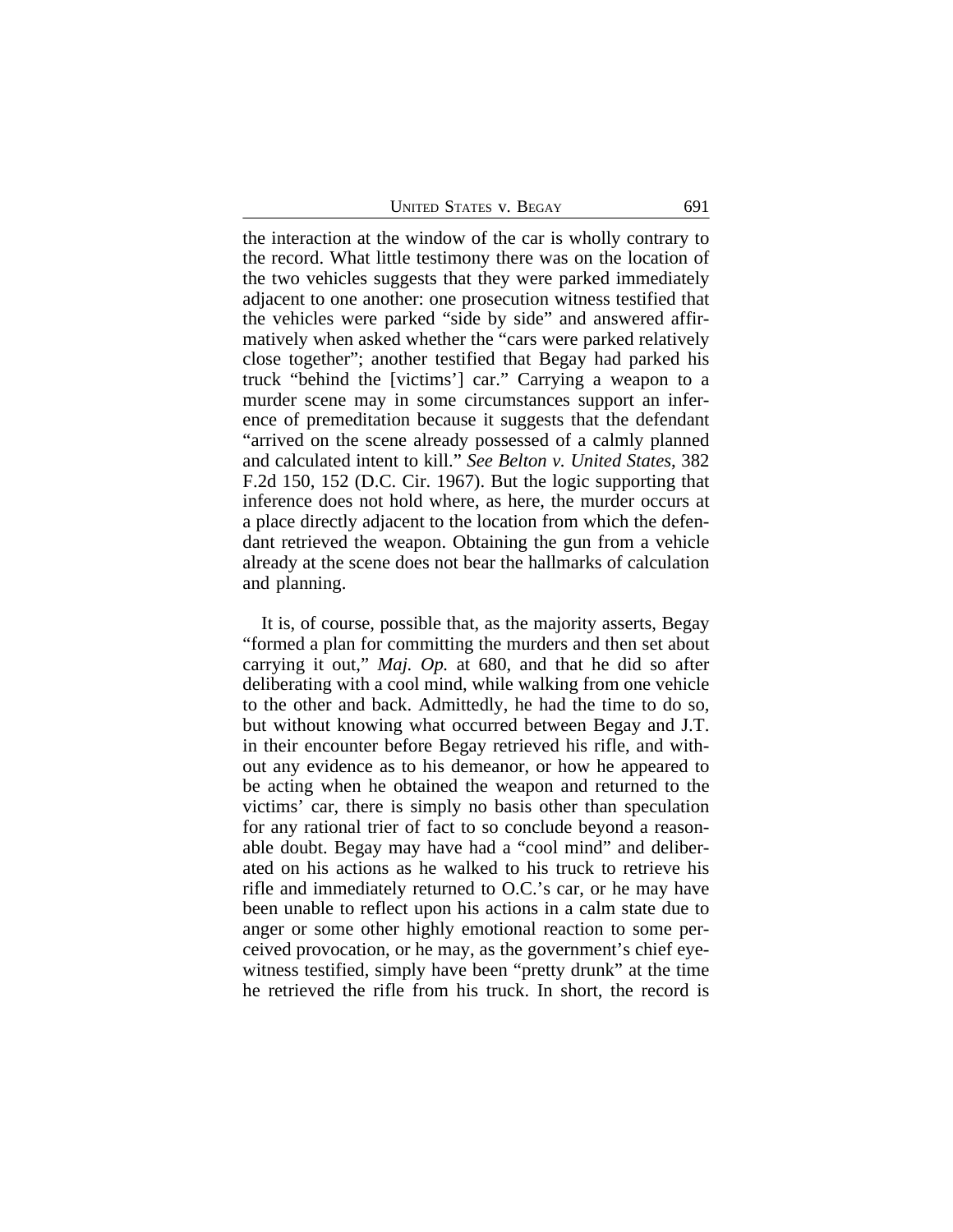silent on the matter of whether Begay deliberated with a cool mind before forming the intent to kill J.T. The mere fact that Begay retrieved a weapon from a vehicle parked "side by side" with the victims' car allowed the jury only to speculate impermissibly as to premeditation, and was without question not evidence that would allow any reasonable juror to infer premeditation beyond a reasonable doubt.

The majority next argues that premeditation can be inferred from Loren Clark's testimony that Begay walked between his truck and O.C.'s car. This walking is significant, the majority asserts, for two reasons. The first is that "there was no evidence that [Begay] was agitated or rushed." *Maj. Op.* at 680. The majority's belief that a conviction for premeditated murder can be obtained whenever a defendant walks from one point to another during a killing unless he presents evidence that he was walking in an "agitated or rushed" manner could be dismissed as unworthy of consideration were it not so insidious: it is the prosecution, not the defense, that bears the burden of proof in a criminal trial. If the government wished to use Begay's demeanor as a basis for convicting him of first-degree murder, it was *its* burden to present evidence that Begay was *not* agitated or disturbed when he walked from one vehicle to another. At trial, the government did not avail itself of its opportunity to ask its own witness, Clark, whether Begay appeared "agitated or rushed," nor did it present any other evidence regarding Begay's demeanor when he walked from one vehicle to the other. The majority absolves the government of its burden of presenting such evidence, instead inferring premeditation from the *absence* of evidence regarding Begay's demeanor. That there is "no evidence that Begay was agitated or rushed," *Maj. Op.* at 680, is exactly what it sounds like—*no evidence*—no evidence that he was agitated *or* that he exhibited a cool manner. The majority's contrary conclusion contradicts centuries-old principles of American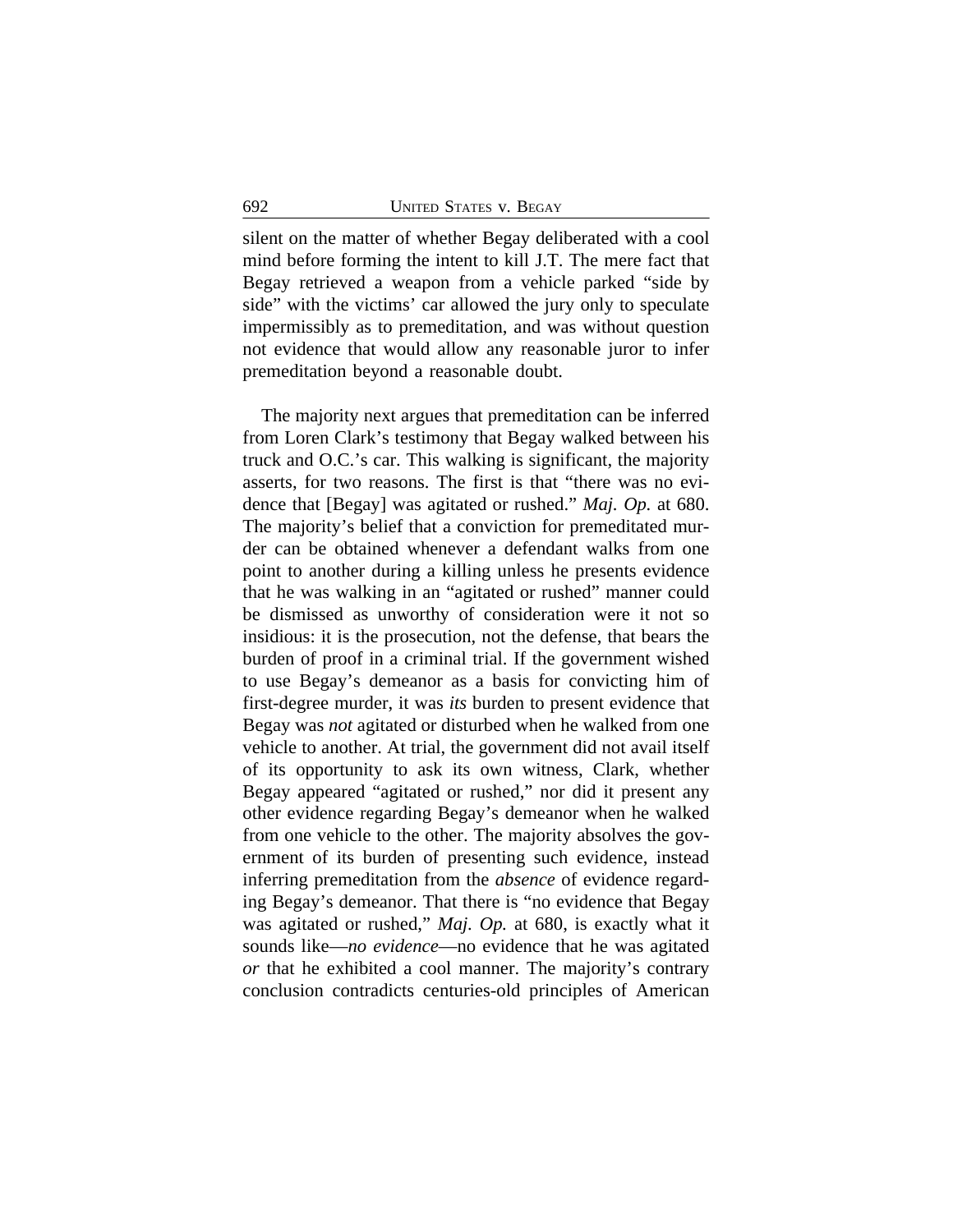| <b>UNITED STATES V. BEGAY</b> | 693 |  |
|-------------------------------|-----|--|
|                               |     |  |

criminal justice, imposing upon murder defendants the burden of proving they were *not* calm while committing a murder.**<sup>6</sup>**

The majority also asserts that Begay's walking helps prove premeditation because it shows "he had enough time to become fully conscious of his intent to kill and to consider the killing." *Maj. Op.* at 680. But while "enough time" is a necessary condition for establishing premeditation, it is not a sufficient one. If "enough time" to premeditate were all that need be shown to sustain a first-degree murder conviction, the government could meet the burden of establishing first-degree murder in almost every murder case, and there would be little reason to establish two categories of offenses, first- and second-degree murder, other than to allow the prosecution to decide as a matter of its own whim or bias which defendants should be punished for "first-degree" murder and which for "second-degree," and in some instances which should be executed and which should be imprisoned. In a country of laws,

**<sup>6</sup>**That the government was aware that it had an obligation to establish the manner in which Begay walked between the two vehicles is evident from its opening brief on appeal, in which it falsely asserted that Clark testified that he "watched as [the] defendant calmly returned to his truck" to retrieve the gun and "methodically retrieved the rifle." Indeed, the government asserted seven times in its brief that the record contains evidence that Begay's demeanor was "calm" and asserted seven times that the record shows Begay was "methodical"; the government also asserted that the record shows Begay behaved "casually" and "thoughtfully." However, as the government finally conceded under persistent questioning at oral argument during the three-judge panel, the record contains no support at all for any of these characterizations. That the government felt it necessary to rely on such unfounded assertions in order to attempt to demonstrate the sufficiency of its premeditation "evidence" demonstrates that it was well aware that the record did not contain sufficient evidence that Begay acted coolly and deliberately to sustain a conviction for first-degree murder. Perhaps the government would not have felt compelled to provide these false characterizations of Begay's behavior had it known that the majority would fail to uphold the principle that the government bears the burden of proof in a criminal trial, and would instead permit an inference that Begay acted calmly and methodically wherever he failed to affirmatively prove the opposite.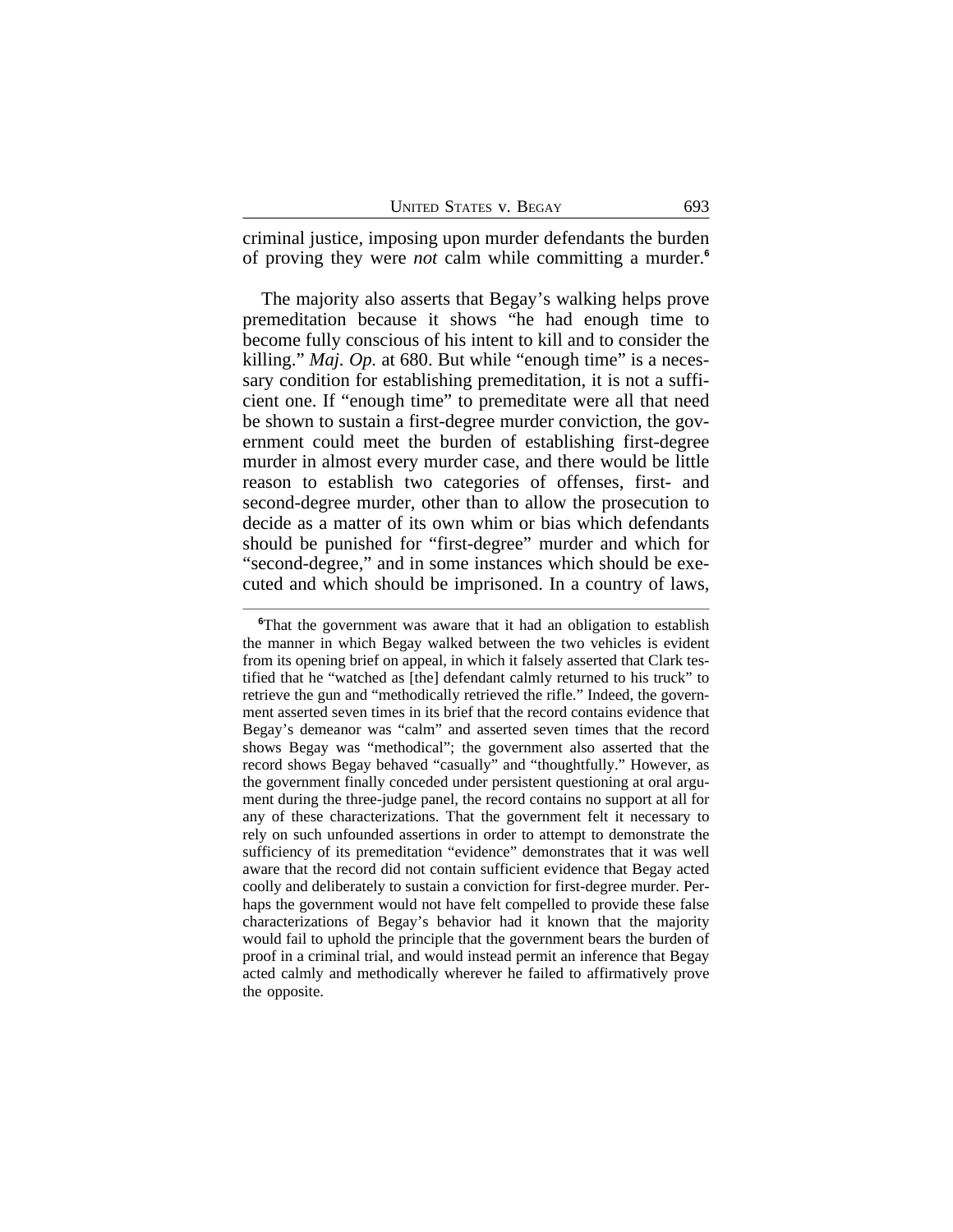however, the prosecution must do more than show in a case such as this that some span of time transpired before a fatal act occurred. The government must also introduce evidence, circumstantial or otherwise, supporting the conclusion that the defendant "*did, in fact,* reflect" upon the decision to commit murder and then committed that act with a cool mind. *United States v. Shaw*, 701 F.2d 367, 393 (5th Cir. 1983); *see also* LaFave, *supra*, § 14.7(a) ("It is not enough that the defendant is shown to have had time to premeditate and deliberate. One must actually premeditate and deliberate . . . ."). That Begay walked the short distance from his truck to O.C.'s car, and back, and thus had time to premeditate, cannot establish that he *did* premeditate. It therefore cannot logically serve as "sufficient evidence" for a finding of premeditation. *See, e.g.*, *Hemphill v. United States*, 402 F.2d 187, 189 (D.C. Cir. 1968) ("But the jury may not find premeditation solely from the fact that defendant had time to premeditate."); *State v. Garcia*, 837 P.2d 862, 868 (N.M. 1992) ("We do not dispute the State's contention that Garcia had sufficient time to form a deliberate intention to kill. . . . Garcia certainly could have formed a deliberate intent during the ten to fifteen minutes while going from the back yard to the front yard, but nothing in the evidence enabled the jury to infer that this is when he formed the requisite deliberate intent, or that he ever formed such an intent."); *see also United States v. Catalan-Roman*, 585 F.3d 453, 467 (1st Cir. 2009) ("With respect to premeditation, 'it is the fact of deliberation, of second thought[,] that is important.' ") (citation omitted).

The third item of evidence that the majority contends supports a finding of premeditation is Clark's testimony that Begay "went to the passenger's side, where [his intended victim] J.T. was sitting" prior to shooting him. This, according to the majority, supports an inference "that [Begay] did so to get a clearer shot at J.T." Indeed it may, but the fact that Begay wanted a clear shot at J.T. simply establishes that Begay intended to kill J.T and that he did so deliberately; not that he had reflected or premeditated upon the killing with a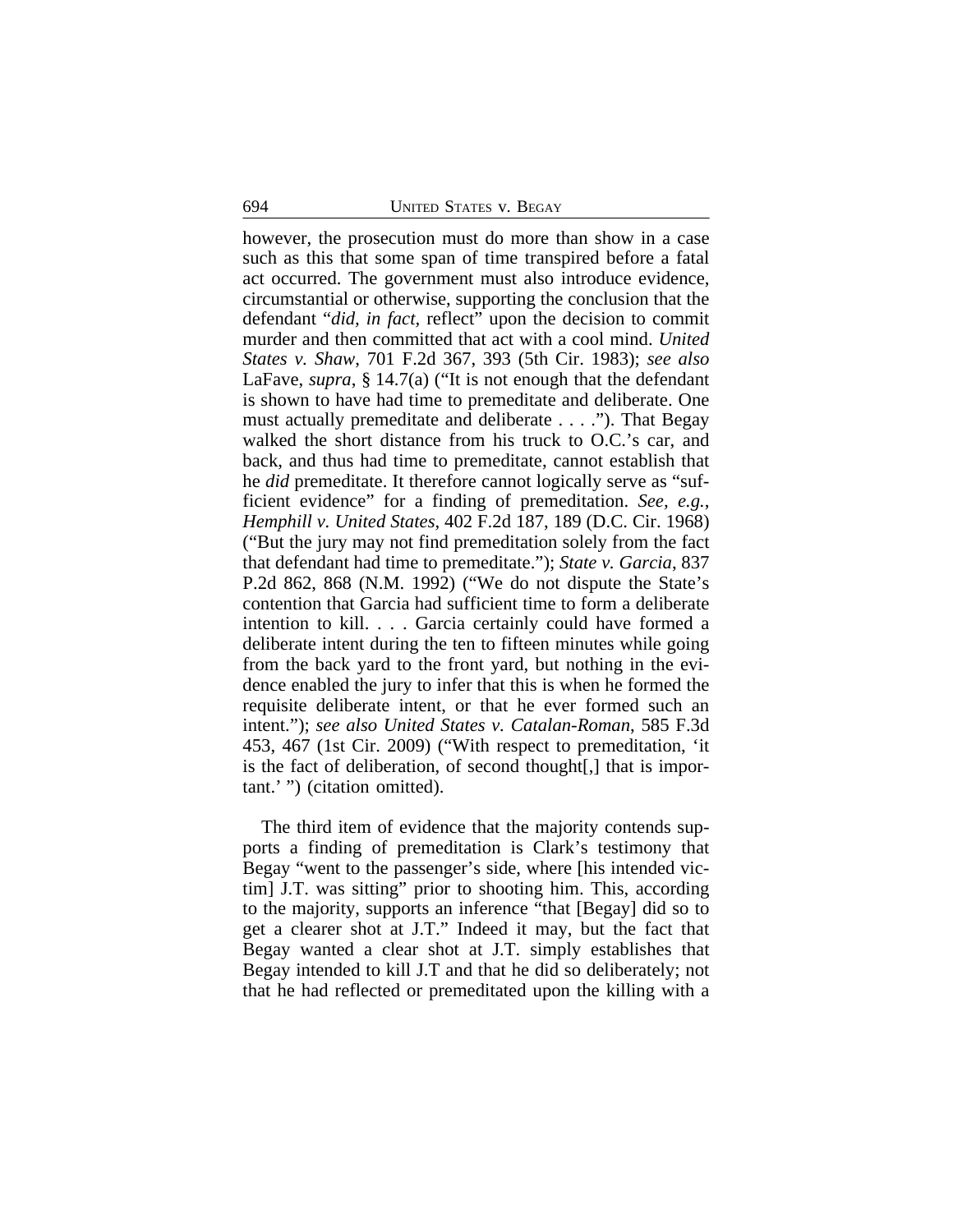UNITED STATES V. BEGAY 695

cool mind. Intent and premeditation are, as the majority acknowledges, separate and distinct elements of first-degree murder. *Both* are required. Intent alone will not suffice.**<sup>7</sup>** *See United States v. Quintero*, 21 F.3d 885, 890 n.3 (9th Cir. 1994); *United States v. Free*, 841 F.2d 321, 325 (9th Cir. 1988) (distinguishing between "malice aforethought" and premeditation as essential elements of first-degree murder); *see also* LaFave, *supra*, § 14.7(a) ("[T]he defendant must not only intend to kill but in addition he must premeditate the killing and deliberate about it."). While premeditation may be inferred when "the manner of killing was so particular and exacting that the defendant must have intentionally killed according to a preconceived design," LaFave, *supra*, § 14.7(a), the majority does not contend (nor could it) that this crime was notably particular or exact. Nor is it otherwise evident how one could reasonably conclude that Begay had premeditated this murder from the mere fact that he sought a clear shot at his victim. That Begay sought a clear line of sight of J.T. demonstrates that he intended to kill J.T. But if there is any "chain of logic," *Maj. Op.* at 682, that connects this evidence of intent to an inference of premeditation, it is neither discernible from the facts of this case nor from the majority's opinion. Nor, of course, is any such "chain of logic" discernible with respect to any of the other three items that the majority contends a reasonable fact-finder could conclude would support a finding of premeditation beyond a reasonable doubt. Here, the "chain of logic" is simply a legal phrase that the majority employs to justify a conclusion that it has reached, without any explanation of what it means or why it is applicable to the present case.**<sup>8</sup>**

<sup>8</sup>The majority's is not an unusual method of decision making or opinion writing. There are, in fact, many such legal phrases that judges simply

<sup>&</sup>lt;sup>7</sup>Indeed, confusing premeditation with intent is exactly the mistake that the majority acknowledges the prosecutor made in his closing statement. *See Maj. Op.* at 685 ("Intent is not the same thing as premeditation."). That "mistake," however, was far more important than the majority acknowledges. It may well have caused the jury to return a verdict of firstdegree instead of second-degree murder.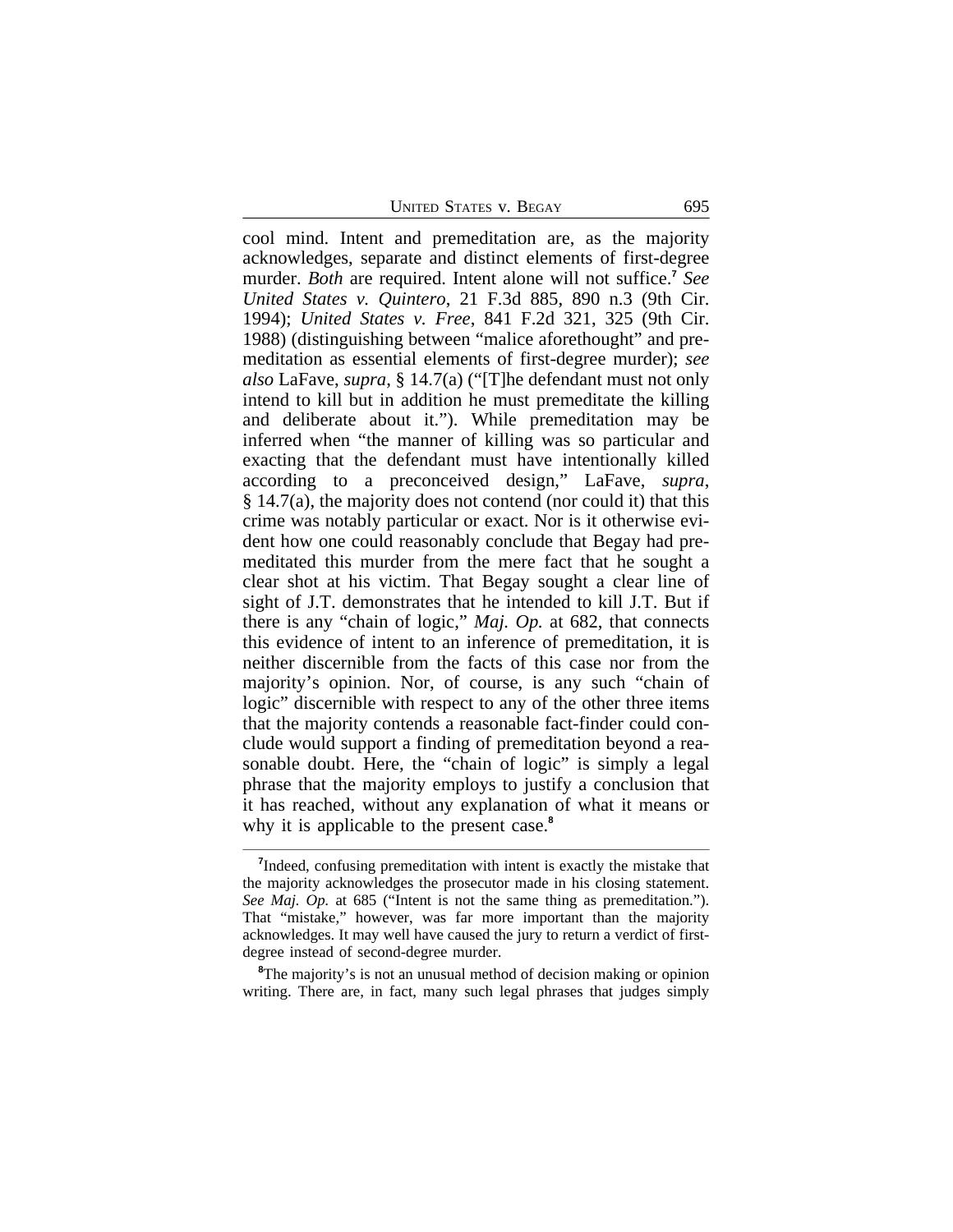#### 696 UNITED STATES v. BEGAY

Fourth, the majority argues that the jury could have permissibly inferred that Begay acted with a cool mind from two related facts: first, that "Begay did not answer when, after the shooting, Clark asked what he had done," and second, that Begay told his sister to shut up after she asked him "What did you do?" *Maj. Op.* at 674. This argument starkly illustrates the insidiousness of the majority's cavalier willingness to find an "inference" of premeditation lurking behind every fact pertaining to this crime. Begay can be convicted of premeditated murder if, when asked what he has done, he responds forcefully; so, too, can he be convicted if he remains silent. Under this logic, any action Begay took subsequent to the murders could support a finding of premeditation: if he showed fear, an inference could be drawn; so too, if he demonstrated a lack of emotion. This approach not only beggars reason, but it once again shifts the burden of proof: there is no evidence regarding Begay's demeanor when, moments apart, he told his sister to shut up and failed to respond to Clark; Begay may have been acting coolly, been in a state of shock, or lost his composure; the record provides absolutely no indication one way or the other. The majority interprets the record's absence of information as to Begay's reaction to the shooting as damning to Begay, rather than to the government, which, it once again appears to forget, bears the burden of presenting evidence that affirmatively proves premeditation. Given the absence of such evidence, only through pure speculation could the jury have found Begay to have been "cool" and deliberative after the murder, rather than impulsive, or in a state of shock, or an individual who had lost control over his emotions; and certainly no rational trier of fact could have looked at the flimsy facts relating to his responses and nonresponses and found that they, along with the other dubious items of evidence, established *beyond a reasonable doubt* that Begay premeditated J.T.'s killing.

append to the statement of the facts before them in order to "explain" their decisions. This technique is not infrequently employed when judges purport to be evaluating what effect the evidence that a jury did not hear might have had upon its members had they heard that evidence.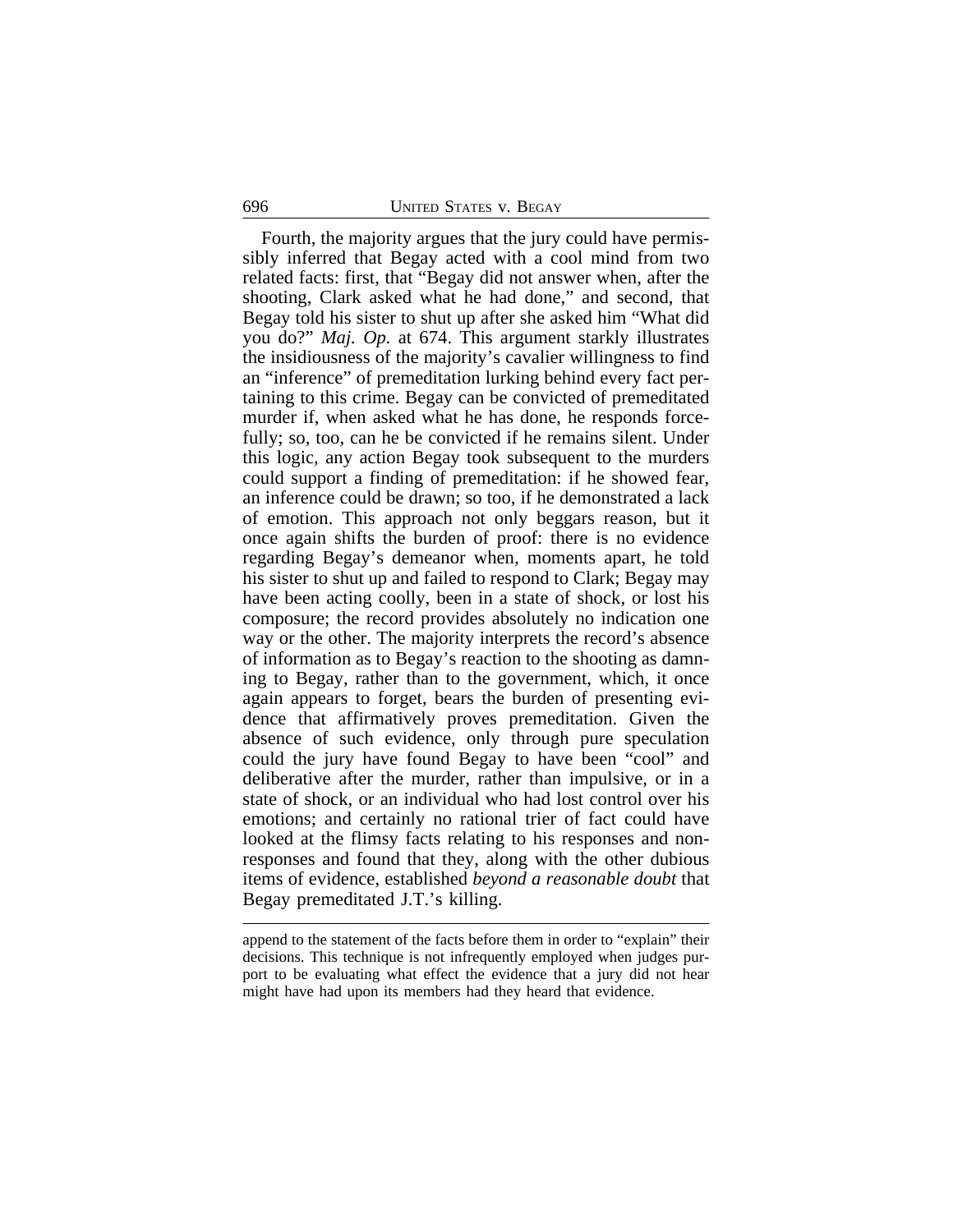| <b>UNITED STATES V. BEGAY</b><br>697 |  |
|--------------------------------------|--|
|--------------------------------------|--|

This case ultimately comes down to the simple question of whether Begay's retrieving a gun from his truck is sufficient evidence to establish beyond a reasonable doubt that he premeditated J.T.'s killing. That he walked a brief distance from vehicle to vehicle for this purpose might show that he had sufficient time to deliberate coolly on the subject, but without any evidence regarding demeanor or manner, it cannot show that he in fact did so. The evidence that he tried to get a clean shot at J.T. rather than a poor one and his answer or lack of answer to a question about what he had just done have no arguable evidentiary value, circumstantial or otherwise, whatsoever. Nor, in the end, does the fact that Begay retrieved the gun from his truck. What the evidence about retrieving the gun could demonstrate to any rational trier of fact is at most that Begay might or might not have premeditated J.T.'s murder. It could not show that he deliberated with a cool mind or that he used the opportunity to develop a plan. Certainly there is nothing that would allow a juror to infer that he premeditated beyond a reasonable doubt.

The four items of evidence, whether viewed individually or collectively, are manifestly insufficient to support a conviction of murder in the first degree and would be insufficient even were there no countervailing evidence in the record. But there is indeed countervailing evidence that is far more relevant to the question of premeditation than whether, for example, Begay walked the short distance between the car and the truck or told his sister to shut up after the shooting or failed to answer Clark's question. The majority does not even consider the fact that the government's principal witness, who provided the bulk of the eyewitness testimony upon which the prosecution relied, and whom the jury obviously deemed credible, also testified that Begay was "pretty drunk" at the time of the shooting, a fact that strongly suggests the absence of premeditation. *See in re Ellis*, 356 F.3d 1198, 1219 (9th Cir. 2004) (en banc) (noting distinction between "whether defendant committed the murder with deliberation and premeditation, [or] as a result of an impulse[,] or because of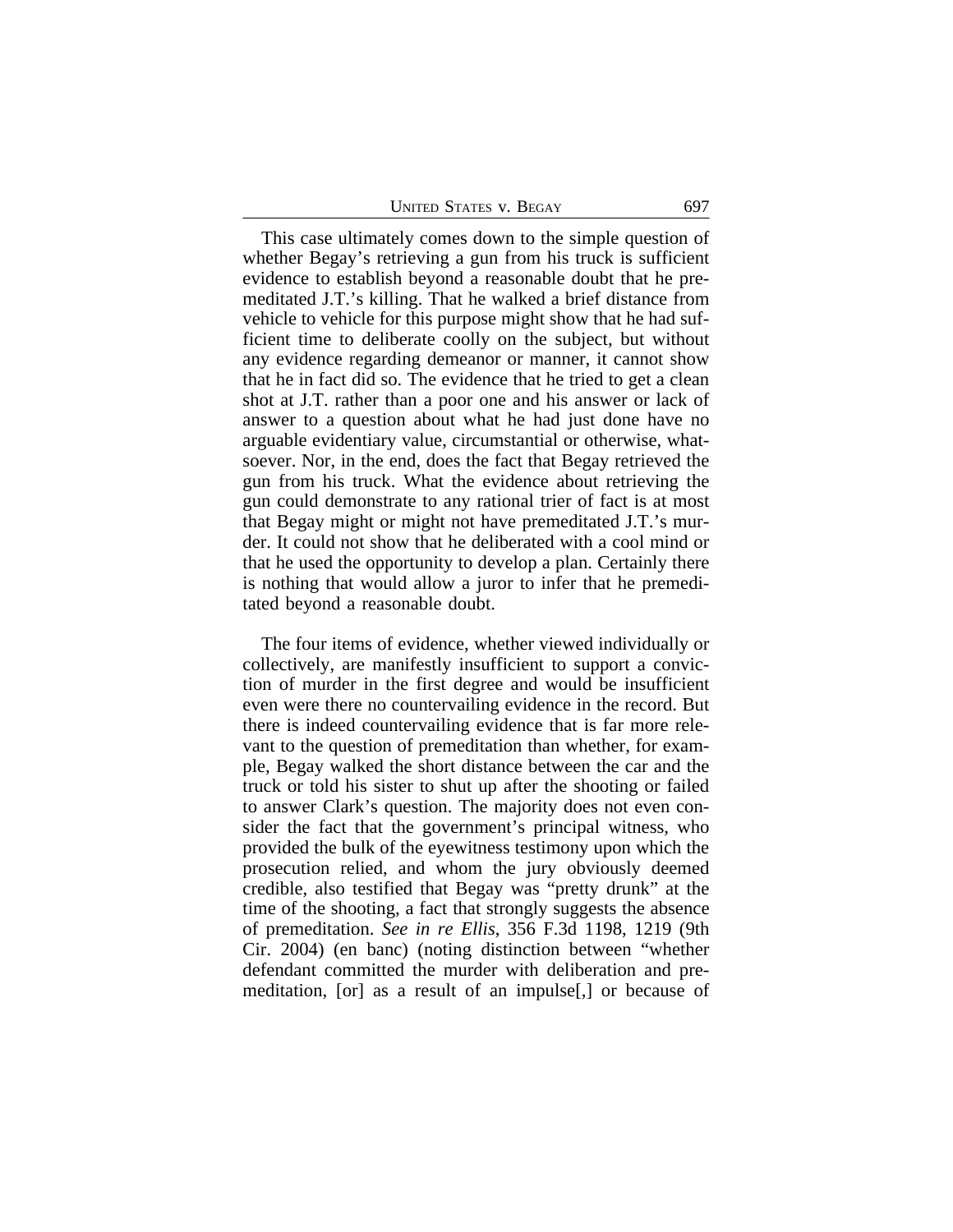alcohol- or drug-induced diminished capacity"); *Kane v. United States*, 399 F.2d 730, 736 (9th Cir. 1968) (observing that intoxication can be "exculpatory" in a first-degree murder prosecution). By the same token, the government's witnesses, who spent the night in question with Begay, reported that they reacted with shock after he fired into the victims' vehicle, suggesting that neither Begay's demeanor nor his words or conduct on that night were those of an individual who had been planning or otherwise premeditating a murder.

The fundamental question here is whether based on the four items of evidence on which the majority relies, "any rational trier of facts [could] find guilt beyond a reasonable doubt." *Jackson*, 443 U.S. at 313. Whether any inference drawn from the evidence is a legitimate inference, or rather simple speculation, must be examined with attention to this fundamental principle of our criminal justice system. The items relied on by the majority are all, of course, consistent with the possibility that Begay premeditated J.T.'s murder, or, at the least, they are not inconsistent with that possibility. However, neither individually nor collectively do these items justify the inference that the element of premeditation has been established—that Begay actually planned or premeditated J.T.'s killing—let alone established that inference beyond a reasonable doubt.

The absence of evidence of premeditation is especially troubling in this case because, as the majority acknowledges, the government provided the jury with an erroneous statement of the law of premeditation during its closing argument, telling it that "[Begay] *intended* to kill the occupants of the vehicle. *That's premeditation*." *Maj. Op.* at 685. In light of this wholly erroneous statement of the law on the critical issue before the jury, and other similar erroneous statements the prosecution made during its closing argument, the jury may perhaps be excused for convicting Begay of first-degree murder despite wholly insufficient evidence as to premeditation. The majority, however, cannot be similarly excused for unrea